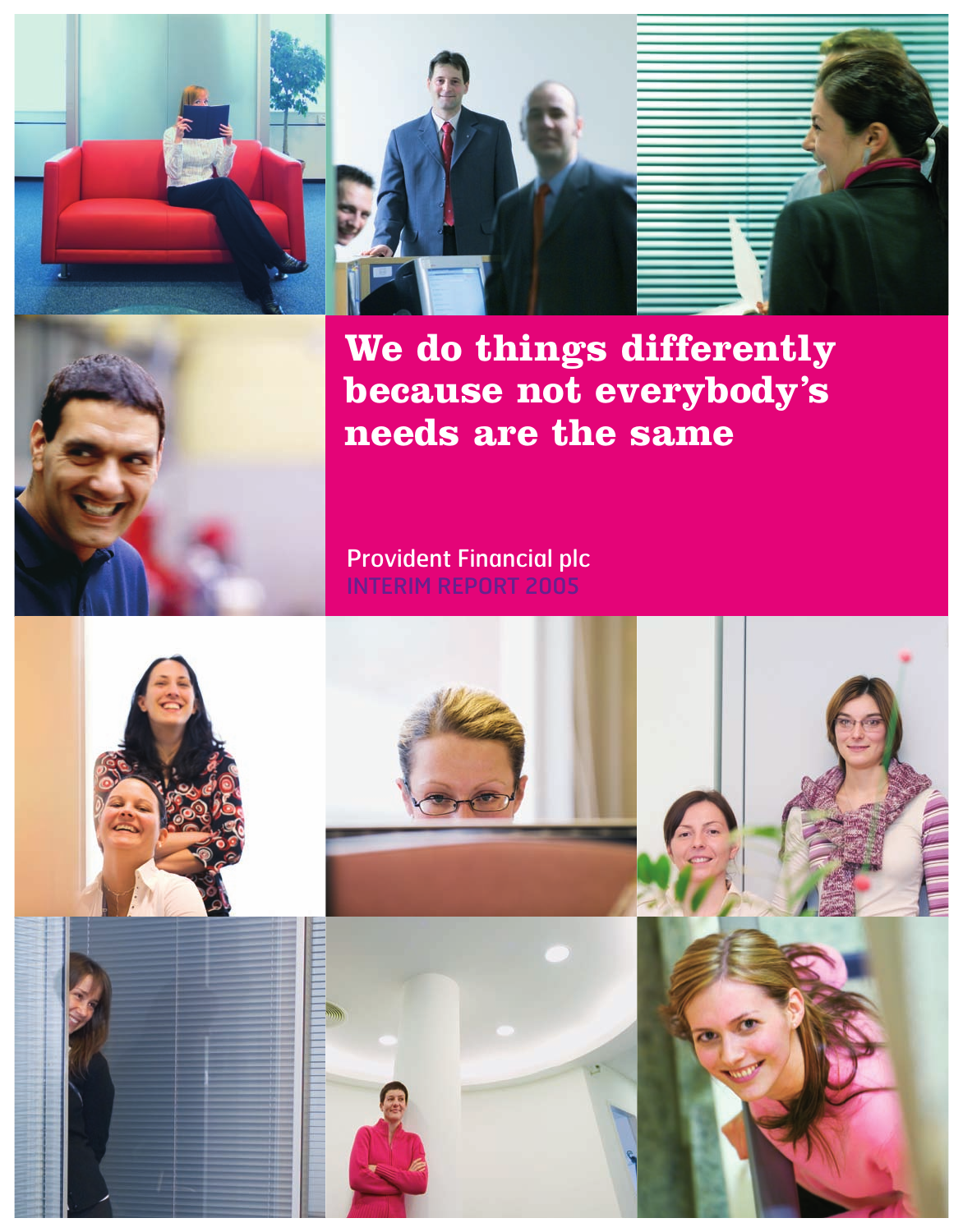

# **£82.9m 23.07p**

PROFIT BEFORE TAXATION

EARNINGS PER SHARE

### **Contents**



## Key interim results 2005

- **01** Key interim results 2005
- **02** Chairman's statement
- **06** Interim accounts
- **10** Notes to the interim financial information
- **30** Independent review report
- **31** Information for shareholders







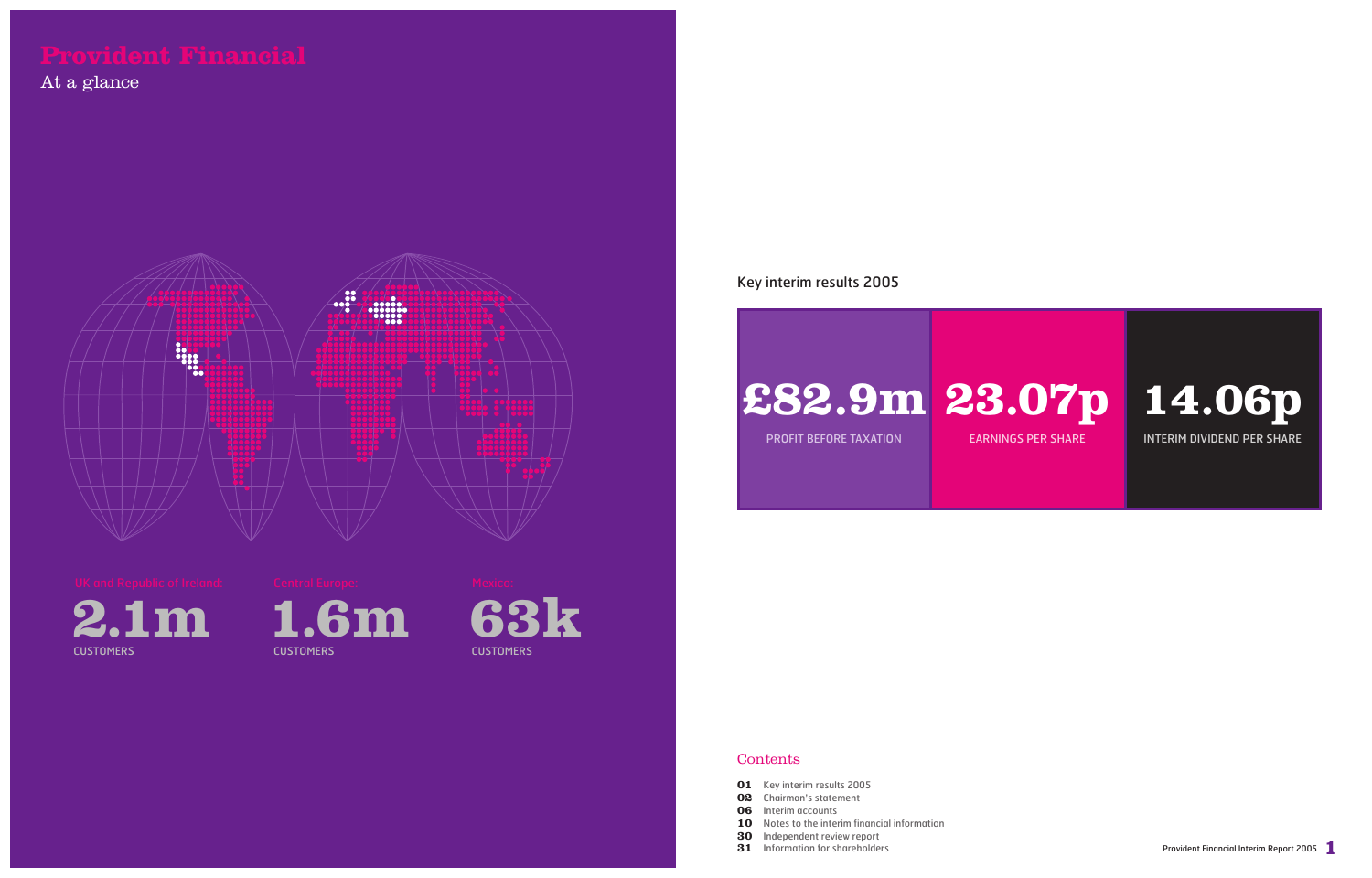"An otherwise strong group performance for the first six months of 2005 has been offset by trading losses at Yes Car Credit. Group profit before tax has fallen by 1.3% to £82.9 million (June 2004 £84.0 million) and earnings per share decreased by 1.1% from 23.32p to 23.07p. An interim dividend of 14.06p per share (June 2004 13.65p) has been declared, an increase of 3.0%.**"**

## **Adoption of International Financial Reporting Standards**

Up to 31 December 2004 the group prepared its financial statements in accordance with UK Generally Accepted Accounting Principles (UK GAAP). On 1 January 2005 the group implemented International Financial Reporting Standards (IFRS). In this interim report the 2004 comparative financial information has been restated on the basis of the IFRS accounting policies as described in note 4.

The method prescribed by IFRS for the recognition of revenue on home credit loans results in revenue in excess of that to which we are contractually entitled being reported as revenue. There is an equal and compensating increase in the impairment charge. Whilst this 'grossing up' does not change the reported profit, it does result in a material distortion of both revenue and the impairment charge. To give a more meaningful view of the quantum of credit losses we have also disclosed, for the home credit businesses, bad debt, calculated on the previous basis under UK GAAP.

## **Operations**

## **UK consumer credit division**

## Home credit

Conditions in the market for small sum credit remain highly competitive with a wide range of credit products available to many of our customers. Customer numbers at June 2005 were 4% lower than at June 2004 at 1.46 million. Half the reduction is due to action we took last year to eliminate certain uneconomic customer recruitment activities and half is attributable to market conditions.

Despite the fall in customer numbers, credit issued increased by 4% in the first half of 2005, benefiting from increased sales of larger loans, repaid over longer terms of eighteen months or two years to selected, lower risk customers. This good performance has reversed, in the short-term, the reduction in credit issued experienced during 2004. Receivables at the half-year were £547 million, up by 5% on June 2004. Revenue increased by 0.3% to £282 million.

The charge for impairment to customer receivables increased in line with credit issued, up by 4.5% to £101 million (on a UK GAAP basis, the

bad debt charge increased by 5.4% to £55.2 million, representing a moving annual total of 9.8% of credit issued compared to 9.9% at June 2004). Costs were tightly controlled, falling by 1.1% to £114 million. Profit before tax reduced by 1.0% to £60.5 million (June 2004 £61.1 million).



## Yes Car Credit

The performance of Yes Car Credit during the first half of 2005 was worse than expected, primarily because of reduced sales volumes. A total of 15,289 vehicles were sold and financed during the first half of 2005, 25% less than in the corresponding period of 2004. While market conditions remain depressed with sales volumes in the used car credit market down by 7% in the first half, Yes Car Credit's performance is considerably worse. Lower numbers of enquiries in response to national advertising and a reduced conversion of customer enquiries to sales are key contributory factors.

The reduction in sales volumes combined with rising vehicle preparation costs resulted in a decrease in gross profit of £10.9 million (16%) to £55.7 million. In addition, sales of optional insurance products reduced following the introduction of new regulations in January 2005, which require a more complex and time-consuming sales process. As a result, the margins on business written in the first half of the year were lower than expected and this will flow through to the gross profit margins earned in subsequent periods.

The charge for impairment of customer receivables increased by more than expected, up by 6.2% to £18.9 million. Costs were reduced by 4.3% to £36.0 million, benefiting from the closure of two under-performing branches earlier in the year.

The loss before tax for the half-year to June 2005 was £6.2 million compared to a profit before tax of £5.7 million for the first half of 2004 and a loss of £8.4 million for the second half of 2004.

During the past nine months a new senior management team has been recruited and a comprehensive improvement plan has been prepared and is being implemented. This aims to deliver improvements in all areas of the business and return it to profitability. The improvement plan is beginning to deliver benefits and we will continue to monitor performance closely against this plan. We are also conducting a full review of the strategy and options for this business and intend to conclude this within the next six months.

### Chairman's statement









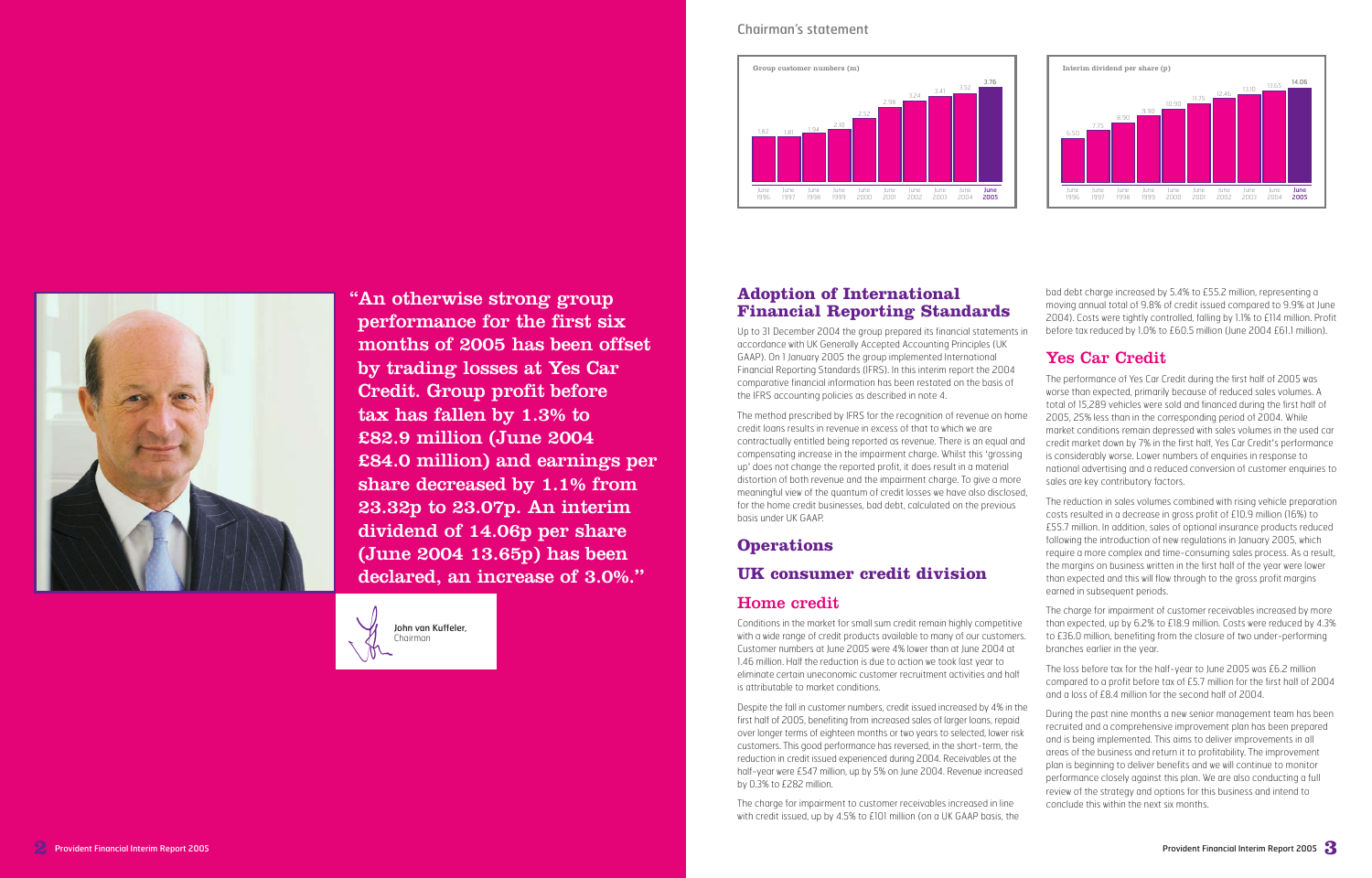## Vanquis Bank

Many of the costs associated with building a credit card business, including customer acquisition and impairment charges, arise in the early stages of the customer relationship, leading to a substantial early investment in start-up losses. This is reflected in the result for the first half of 2005 which, as expected, was a loss of £7.2 million (June 2004 £4.8 million loss).

Vanquis Bank performed well in the half-year to June 2005. In the first quarter, the operations infrastructure was expanded to support the full scale launch of a differentiated credit card for the non-standard UK market. This expansion enabled a successful acceleration of customer recruitment in the second quarter. At 30 June 2005, 113,000 cards were in issue, up from 76,000 at December 2004. Receivables at the half-year were £42.0 million, up from £12.1 million at June 2004. Revenue was £7.2 million (June 2004 £2.0 million).

## **Motor insurance division**

Provident Insurance continues to deliver excellent results. During the first half of this year prices in our segments of the private car insurance market have remained broadly stable. We have increased our prices by approximately 1% in the first half, and our policyholder numbers have remained steady at around 498,000. Claims cost trends were favourable resulting in underwriting profit increasing to £12.3 million for the first half of 2005 (June 2004 £4.7 million). The investment fund, held to meet future claims costs, reduced by 3.3% to £435 million and yielded income of £10.8 million (June 2004 £11.9 million). Profit before tax increased by 39% to £23.1 million (June 2004 £16.6 million).

## **International division**

In this section, percentage changes in credit issued, collections, customer receivables, revenue and costs are stated on a like-for-like basis that translates foreign currency figures for the first half of 2004 into sterling using the rate of exchange prevailing in the first half of 2005. Percentage changes in profit or loss figures are not currency adjusted and simply compare the sterling figures for each half-year using the rate of exchange prevailing at the time.

The international division continues to grow rapidly and to produce excellent results. Customer numbers at the end of June were 1.6 million, 246,000 (18%) higher than at June 2004. Credit issued for the division also increased strongly, up by 15% to £247 million. Customer receivables at June 2005 increased by 24% to £276 million compared to June 2004 and this generated increased revenue, up by 23% to £172 million. The charge for impairment of customer receivables was £72 million, up by 36% on the same period of 2004 (on a UK GAAP basis the bad debt charge increased by 32% to £33 million, representing a moving annual total of 10.3% of credit issued compared to 10.3% at June 2004). Costs continue to grow by less than revenue, rising by 12% to £71 million, reflecting improving efficiency as the business matures. Lower rates of interest on borrowings also benefited the division with interest costs rising by only 4% to £10 million. Profit before tax increased by 79% to £19.2 million (June 2004 £10.7 million).

## Central Europe

Central Europe is the largest business in the international division. Since its launch in 1997 it has grown rapidly and established strong market positions in the four central European markets of Poland, Czech Republic, Hungary and Slovakia. At the end of June 2005 customer numbers were up by 197,000 (14%), to 1.56 million compared to June 2004, with particularly strong growth in Hungary and Slovakia. In the first half of 2005, credit issued also increased rapidly, up by 13% to £241 million. Customer receivables at June 2005 increased by 22% to £271 million compared to June 2004 and revenue by 22% to £169 million. Charges for impairment to customer receivables increased by more than we had expected, up by 34% to £71 million (on a UK GAAP basis the bad debt charge increased by 31% to £32.8 million, representing a moving annual total of 10.4% of credit issued compared to 10.2% at June 2004). This reflects a reduction in the collections performance in Poland primarily attributable to the strong growth in lending in the second half of 2004. This has been addressed during the first half of this year with a measured slowing in the growth in credit issued in Poland together with an increased emphasis on collections. Central European overhead expenses increased by 10% to £63 million, well below volume growth and substantial efficiency gains continue to be made as the business grows. Interest costs on borrowings benefited from lower interest rates and increased by just 1% to £9 million. Profit before tax increased by 53% from £16.3 million to £25.0 million.

## Mexico

Following our decision to move from pilot scale in Mexico to a regional roll-out in the Puebla-Veracruz region, we have made good progress. In the first half of 2005, nine new branches were opened, agent numbers rose by 568 to 1,192 and customer numbers increased from 35,000 to 63,000. In the six months to June 2005, £6.2 million of credit was issued and collections and credit quality developed to plan. Mexico is performing as we anticipated and pre-tax start-up losses for the half-year were, as expected, £1.5 million (June 2004 £1.1 million loss).

## **Regulatory**

The UK Government's Consumer Credit Bill is progressing through the parliamentary process and is expected to become law towards the end of this year. The aim of the bill is to modernise the regulation of consumer credit and to enhance consumer protection through tighter licensing requirements and by making it easier for consumers to challenge unfair practices and terms. We welcome these proposals.

In Poland, a new law establishing a maximum interest rate of four times the Lombard rate (equivalent to LIBOR in the UK) is being introduced. The Lombard rate is currently 6% which would result in a maximum interest rate of 24%. The new law becomes effective for loans issued from February 2006. We have made preparations for this eventuality and are confident that we can continue to serve our customers without any material impact on the performance of our Polish business.

The Competition Commission inquiry into the supply of home credit in the UK continues and we have made several submissions of evidence in public and private hearings, and in writing. We have made clear that Provident Financial is a responsible lender operating in a highly competitive market with transparent products and a home service which is valued by our customers. The Commission is expected to publish its 'emerging thinking' document later this month or in early October and its 'provisional findings' report at the end of the year.

## **Prospects for 2005**

## UK consumer credit division

We expect that market conditions for UK home credit will remain competitive and that the business will continue to see reductions in customer numbers for 2005. Growth in credit issued is expected for the year as a whole, although at a slightly lower level than for the halfyear. This is because those customers already served with larger, longer term loans are unlikely to require further loans during the second half of 2005. In common with other consumer lenders we have recently seen early signs that the pressure on consumers' disposable incomes from rising fuel and utility prices is leading to an increase in arrears and impairment charges. We continue to expect a modest reduction in profit this year with a further reduction in 2006 if current market conditions persist.

At Yes Car Credit, the comprehensive improvement plan which is being implemented by the new management team is aimed at improving all areas of the business with particular focus on increasing sales, profit margins and reducing impairment charges. Our target is for the business to return to profitable trading during 2006, breaking-even for 2006 as a whole. We are closely monitoring performance against this plan and will conclude a strategic review of this business within the next six months. 2005 will be a year of re-building and, as previously indicated, we expect pre-tax trading losses in the range of £15-20 million.

Vanquis Bank is expected to grow its cardholder numbers and customer receivables strongly during the second half. Vanquis has also seen the results of increased pressure on consumers' disposable incomes from rising fuel and utility prices and has tightened its underwriting standards in response to an increase in arrears and impairment charges. Overall, Vanquis is developing in line with plan. We expect start-up losses of around £15 million in 2005, with a much reduced loss in 2006 as the card portfolio matures and benefits from scale economies, and profits in 2007.

## Motor insurance division

We expect our underwriting results to continue to benefit from the favourable development of claims costs and the business is expected to deliver excellent results for the year.

## International division

International division is set to continue to deliver strong growth and good results for the year. In Mexico, we will further expand our operations in the Puebla-Veracruz region and we continue to expect start-up losses of about £5 million for this year. In central Europe, we expect strong growth and a good performance for the year.

## Group outlook

We expect good performances from the majority of the group in 2005 with growth offset by the trading losses at Yes Car Credit.

### John van Kuffeler

Chairman 14 September 2005



### INTERNA TIONAL DIVISION PROFIT BEFORE TAX UP £8.5 MILLION TO £19.2 MILLION



CUSTOMERS IN THE UK AND OVERSEAS

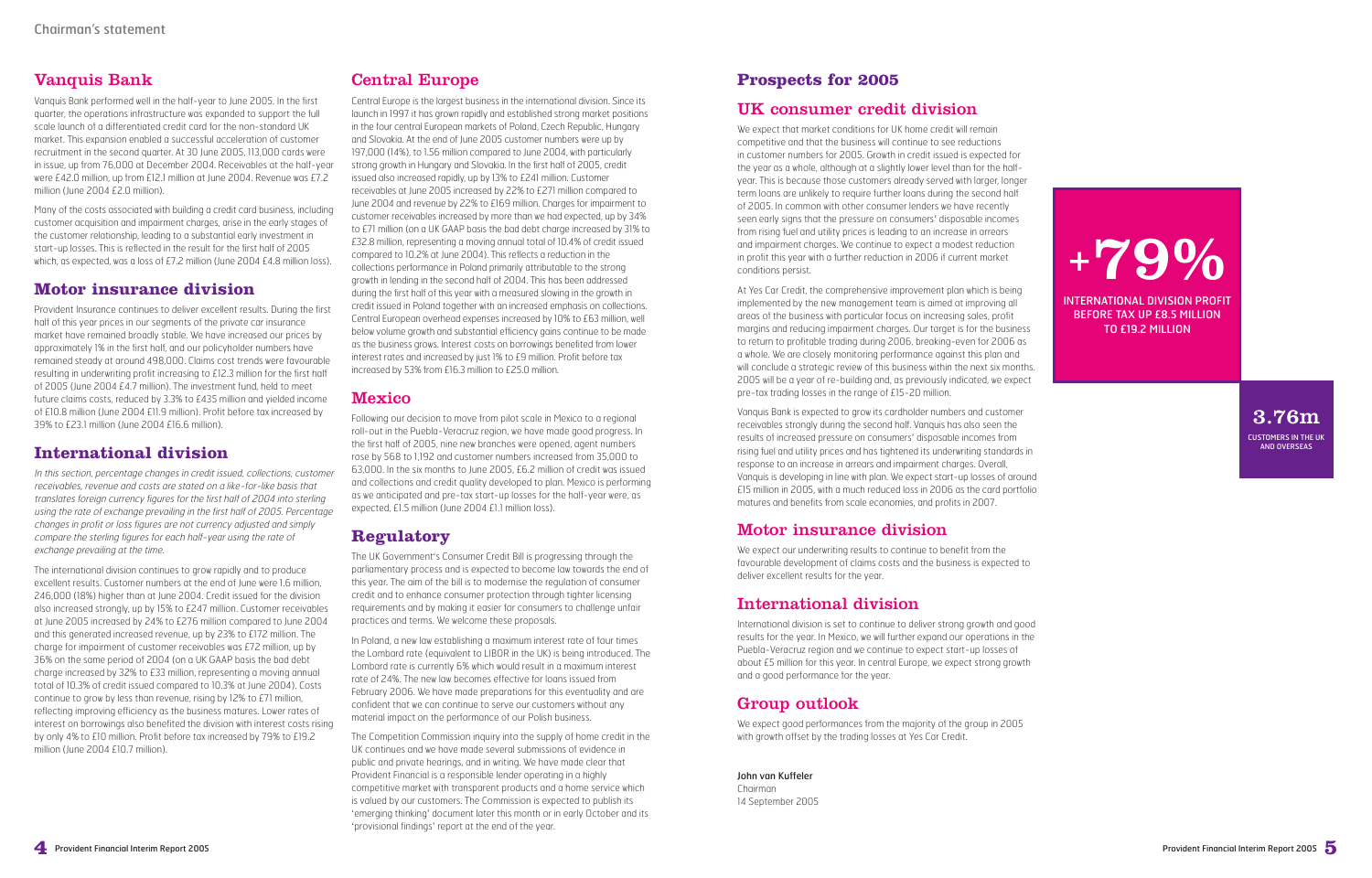

## **Consolidated interim balance sheet**

Financial liabilities: – Bank and other borrowings Retirement benefit obligations

### **Total liabilities**

NET ASSETS

|                                        |       |         | as restated | as restated |
|----------------------------------------|-------|---------|-------------|-------------|
| <b>ASSETS</b>                          | Notes | £m      | £m          | £m          |
|                                        |       |         |             |             |
| Non-current assets                     |       |         |             |             |
| Goodwill                               | 9     | 94.1    | 87.8        | 87.8        |
| Property, plant and equipment          |       | 41.1    | 36.2        | 39.7        |
| Intangible assets                      |       | 26.7    | 17.1        | 21.1        |
| Deferred income tax assets             |       | 73.8    | 57.8        | 67.0        |
|                                        |       | 235.7   | 198.9       | 215.6       |
| <b>Current assets</b>                  |       |         |             |             |
| Inventories                            |       | 11.3    | 13.7        | 16.6        |
| Financial assets:                      |       |         |             |             |
| - Amounts receivable from customers:   |       |         |             |             |
| - due within one year                  | 10    | 913.5   | 788.6       | 990.1       |
| - due in more than one year            | 10    | 220.3   | 217.0       | 210.1       |
| - Derivative financial instruments     |       | 10.6    | 10.4        | 5.4         |
| Trade and other receivables            |       | 119.0   | 132.8       | 119.5       |
| Current income tax assets              |       | 4.0     | 1.0         | 4.0         |
| Cash and cash equivalents              |       | 505.7   | 521.1       | 500.1       |
|                                        |       | 1,784.4 | 1,684.6     | 1,845.8     |
| <b>Total assets</b>                    |       | 2,020.1 | 1,883.5     | 2,061.4     |
| <b>LIABILITIES</b>                     |       |         |             |             |
| <b>Current liabilities</b>             |       |         |             |             |
| Financial liabilities:                 |       |         |             |             |
| - Bank and other borrowings            |       | (17.0)  | (17.9)      | (35.3)      |
| - Derivative financial instruments     |       | (33.6)  | (29.6)      | (39.3)      |
| Trade and other payables               |       | (126.2) | (131.6)     | (134.9)     |
| Current income tax liabilities         |       | (53.4)  | (50.2)      | (60.1)      |
| Insurance accruals and deferred income |       | (395.4) | (447.3)     | (424.9)     |

|       | Unaudited             | Unaudited             | Unaudited            |
|-------|-----------------------|-----------------------|----------------------|
|       | As at<br>30 June 2005 | As at<br>30 June 2004 | As at<br>31 Dec 2004 |
|       |                       | as restated           | as restated          |
| Notes | £m                    | £m                    | £m                   |
|       |                       |                       |                      |
| 9     | 94.1                  | 87.8                  | 87.8                 |
|       | 41.1                  | 36.2                  | 39.7                 |
|       | 26.7                  | 17.1                  | 21.1                 |
|       | 73.8                  | 57.8                  | 67.0                 |
|       | 235.7                 | 198.9                 | 215.6                |
|       | 11.3                  | 13.7                  | 16.6                 |
|       |                       |                       |                      |
| 10    | 913.5                 | 788.6                 | 990.1                |
| 10    | 220.3                 | 217.0                 | 210.1                |
|       | 10.6                  | 10.4                  | 5.4                  |
|       | 119.0                 | 132.8                 | 119.5                |
|       | 4.0                   | 1.0                   | 4.0                  |
|       | 505.7                 | 521.1                 | 500.1                |
|       | 1,784.4               | 1,684.6               | 1,845.8              |
|       | 2,020.1               | 1,883.5               | 2,061.4              |
|       |                       |                       |                      |
|       | (17.0)                | (17.9)                | (35.3)               |
|       | (33.6)                | (29.6)                | (39.3)               |
|       | (126.2)               | (131.6)               | (134.9)              |
|       | (53.4)                | (50.2)                | (60.1)               |
|       | (395.4)               | (447.3)               | (424.9)              |
|       | (625.6)               | (676.6)               | (694.5)              |
|       |                       |                       |                      |
|       | (855.2)               | (717.6)               | (822.4)              |
| 11    | (133.2)               | (118.5)               | (129.8)              |
|       | (988.4)               | (836.1)               | (952.2)<br>(1,646.7) |
|       | (1,614.0)<br>406.1    | (1, 512.7)<br>370.8   | 414.7                |
|       |                       |                       |                      |
| 12    | 26.5                  | 26.4                  | 26.4                 |
| 12    | 107.4                 | 105.1                 | 105.5                |
| 12    | (1.2)                 | (1.8)                 | 2.4                  |
| 12    | 273.4                 | 241.1                 | 280.4                |
| 12    | 406.1                 | 370.8                 | 414.7                |

### Non-current liabilities

### SHAREHOLDERS' EQUITY

Called-up share capital Share premium account Other reserves Retained earnings **TOTAL EQUITY** 

## **Consolidated interim income statement**

|                         |              | Unaudited    | Unaudited                                | Unaudited                                    |
|-------------------------|--------------|--------------|------------------------------------------|----------------------------------------------|
|                         |              | Half-year to | Half-year to                             | Full year to                                 |
|                         |              | 30 June 2005 | 30 June 2004                             | 31 Dec 2004                                  |
|                         |              |              | as restated                              | as restated                                  |
|                         | <b>Notes</b> | £m           | £m                                       | £m                                           |
| Revenue                 | 5            | 663.3        | 632.2                                    | 272.4                                        |
| Finance income          |              | 3.9          | 3.6                                      | 27 4                                         |
| <b>Total income</b>     |              | 677.2        | 645.8                                    | .299.8                                       |
| Finance costs           |              | (27.6)       | (26.3)                                   | (57.1)                                       |
| Operating costs         |              | (423.9)      | (408.5)                                  | (767.7)                                      |
| Administrative expenses |              | 142.8        | 27 N                                     | (269.5)                                      |
| Total costs             |              | 594.3        | .81<br>'561<br>------------------------- | 094.3)<br>---------------------------------- |
| Profit before taxation  |              | 829          | 84 N                                     | 2055                                         |
| Tax expense             | 6            | (24.3)       | (24.9)                                   | (61.1)                                       |
| Profit after taxation   |              | 58.6         | 59.1                                     | 44.4                                         |

|                    |                          | Unaudited<br>Half-year to<br>30 June 2005<br>pence | Unaudited<br>Half-year to<br>30 June 2004<br>as restated<br>pence | Unaudited<br>Full year to<br>31 Dec 2004<br>as restated<br>pence |
|--------------------|--------------------------|----------------------------------------------------|-------------------------------------------------------------------|------------------------------------------------------------------|
| Earnings per share |                          |                                                    |                                                                   |                                                                  |
| <b>Basic</b>       | $\overline{\phantom{a}}$ | 23.07                                              | 23.32                                                             | 57.00                                                            |
| Diluted            | $\overline{\phantom{a}}$ | 22.93                                              | 23.21                                                             | 56.74                                                            |
| Dividend per share |                          |                                                    |                                                                   |                                                                  |
| Proposed           | 8                        | 14.06                                              | 13.65                                                             | 20.75                                                            |
| Paid               | 8                        | 20.75                                              | 19.90                                                             | 33.55                                                            |

## **Statement of recognised income and expense**

|                                                       | <b>Notes</b> | Unaudited<br>Half-year to<br>30 June 2005<br>fm | Unaudited<br>Half-year to<br>30 June 2004<br>as restated<br>£m | Unaudited<br>Full year to<br>31 Dec 2004<br>as restated<br>ŁΜ |
|-------------------------------------------------------|--------------|-------------------------------------------------|----------------------------------------------------------------|---------------------------------------------------------------|
| Profit after taxation for the financial period        |              | 58.6                                            | 591                                                            | 444                                                           |
| Exchange differences on foreign currency translations |              | (2.3)                                           | (0.8)                                                          | 3.9                                                           |
| Net fair value losses - cash flow hedges              |              | (2.9)                                           | (0.4)                                                          | (4.9)                                                         |
| Actuarial losses on retirement benefit obligations    |              | (18.5)                                          | 17.7)                                                          | (34.3)                                                        |
| Tax on items taken directly to equity                 |              | Б.                                              | ҕ⊿                                                             |                                                               |
| Net expense recognised directly in equity             |              | (17.6)                                          | (13.5)                                                         | (23.4)                                                        |
| Total recognised income for the period                |              | 41.0                                            | 45.6                                                           |                                                               |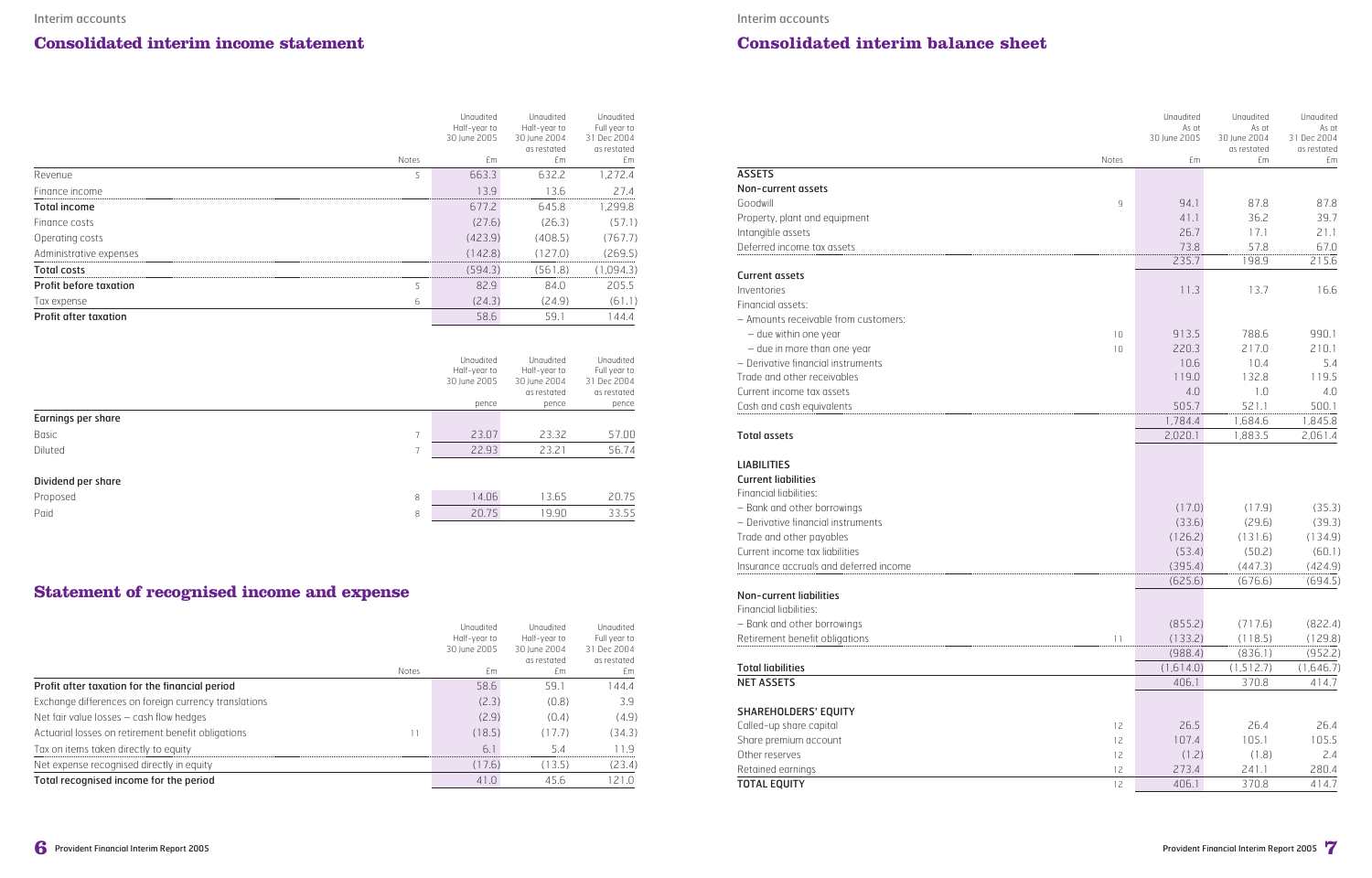

## **Consolidated interim cash flow statement** continued

#### Cash generated from operations

| Unaudited<br>Half-year to<br>30 June 2005 | Unaudited<br>Half-year to<br>30 June 2004<br>as restated | Unaudited<br>Full year to<br>31 Dec 2004<br>as restated |
|-------------------------------------------|----------------------------------------------------------|---------------------------------------------------------|
| £m                                        | £m                                                       | £m                                                      |
| 58.6                                      | 59.1                                                     | 144.4                                                   |
| 24.3                                      | 24.9                                                     | 61.1                                                    |
| 27.6                                      | 26.3                                                     | 57.1                                                    |
| (13.9)                                    | (13.6)                                                   | (27.4)                                                  |
| 1.5                                       | 0.7                                                      | 1.4                                                     |
| 6.3                                       | 5.2                                                      | 10.8                                                    |
| 0.4                                       |                                                          | 0.2                                                     |
| 0.1                                       |                                                          | 0.1                                                     |
| 5.3                                       | 0.9                                                      | (2.0)                                                   |
| 51.0                                      | 39.9                                                     | (120.6)                                                 |
| (1.5)                                     | (5.0)                                                    | 14.7                                                    |
| (13.6)                                    | (2.8)                                                    | (11.4)                                                  |
| (29.5)                                    | (15.6)                                                   | (38.0)                                                  |
| (15.1)                                    | (5.3)                                                    | (10.6)                                                  |
| (0.1)                                     | 0.1                                                      | (0.1)                                                   |
| 101.4                                     | 114.8                                                    | 79.7                                                    |

|                                               | f <sub>m</sub> | fm     | £m      |
|-----------------------------------------------|----------------|--------|---------|
| Profit for the period                         | 58.6           | 59.1   | 144.4   |
| Adjusted for:                                 |                |        |         |
| Tax expense                                   | 24.3           | 24.9   | 61.1    |
| Finance costs                                 | 27.6           | 26.3   | 57.1    |
| Finance income                                | (13.9)         | (13.6) | (27.4)  |
| Share-based payment charge                    | 1.5            | 0.7    | 1.4     |
| Depreciation                                  | 6.3            | 5.2    | 10.8    |
| Amortisation                                  | 0.4            |        | 0.2     |
| Loss on sale of property, plant and equipment | 0.1            |        | 0.1     |
| Changes in operating assets and liabilities:  |                |        |         |
| Inventories                                   | 5.3            | 0.9    | (2.0)   |
| Amounts receivable from customers             | 51.0           | 39.9   | (120.6) |
| Trade and other receivables                   | (1.5)          | (5.0)  | 14.7    |
| Trade and other payables                      | (13.6)         | (2.8)  | (11.4)  |
| Insurance accruals and deferred income        | (29.5)         | (15.6) | (38.0)  |
| Retirement benefit obligations                | (15.1)         | (5.3)  | (10.6)  |
| Derivative financial instruments              | (0.1)          | 0.1    | (0.1)   |
| Cash generated from operations                | 101.4          | 114.8  | 79.7    |

#### Changes in the cash flow statement on transition to IFRS

The insurance division holds deposits with financial institutions to meet the cost of settling future claims. These deposits have maturities of three months or less from the date of acquisition.

UK GAAP requires the movement in cash to be reported in the cash flow statement. Cash is defined as 'cash in hand and deposits repayable on demand less overdrafts'. Under UK GAAP, the insurance division deposits did not meet the definition of cash and were therefore classified as a 'management of liquid resources' in the cash flow statement.

The cash flows reported under IAS 7 'Cash Flow Statements' relate to movements in cash and cash equivalents. Under IAS 7, cash equivalents are defined as 'short-term highly liquid investments that are readily convertible into known amounts of cash and subject to insignificant risk of changes in value'. Generally, an investment qualifies as a cash equivalent when it has a maturity of three months or less from the date of acquisition. Accordingly, under IAS 7, the insurance division deposits form part of cash and cash equivalents.

Interim accounts

## **Consolidated interim cash flow statement**

|                                                         | Unaudited<br>Half-year to<br>30 June 2005 | Unaudited<br>Half-year to<br>30 June 2004 | Unaudited<br>Full year to<br>31 Dec 2004 |
|---------------------------------------------------------|-------------------------------------------|-------------------------------------------|------------------------------------------|
|                                                         | £m                                        | as restated<br>£m                         | as restated<br>£m                        |
| Cash flows from operating activities                    |                                           |                                           |                                          |
| Cash generated from operations                          | 101.4                                     | 114.8                                     | 79.7                                     |
| Interest paid                                           | (30.7)                                    | (27.6)                                    | (53.3)                                   |
| Interest received                                       | 14.1                                      | 13.8                                      | 27.9                                     |
| Income tax paid                                         | (31.4)                                    | (23.1)                                    | (54.5)                                   |
| Net cash generated from/(used in) operating activities  | 53.4                                      | 77.9                                      | (0.2)                                    |
| Cash flows from investing activities                    |                                           |                                           |                                          |
| Purchases of property, plant and equipment              | (10.1)                                    | (8.7)                                     | (19.0)                                   |
| Proceeds from sale of property, plant and equipment     | 1.5                                       | 0.9                                       | 3.3                                      |
| Purchase of intangible assets                           | (6.0)                                     | (2.9)                                     | (7.1)                                    |
| Net cash used in investing activities                   | (14.6)                                    | (10.7)                                    | (22.8)                                   |
| Cash flows from financing activities                    |                                           |                                           |                                          |
| Proceeds from borrowings                                | 105.0                                     | 44.3                                      | 181.9                                    |
| Repayment of borrowings                                 | (85.4)                                    | (97.9)                                    | (139.6)                                  |
| Dividends paid to company shareholders                  | (52.7)                                    | (50.3)                                    | (84.9)                                   |
| Proceeds from issue of share capital                    | 2.0                                       | 3.7                                       | 4.1                                      |
| (Purchase of)/proceeds from the sale of treasury shares | (0.4)                                     | (0.1)                                     | 1.9                                      |
| Net cash used in financing activities                   | (31.5)                                    | (100.3)                                   | (36.6)                                   |
| Net increase/(decrease) in cash and bank overdrafts     | 7.3                                       | (33.1)                                    | (59.6)                                   |
| Cash and bank overdrafts at beginning of period         | 493.5                                     | 546.0                                     | 546.0                                    |
| Exchange (losses)/gains on cash and bank overdrafts     | (2.0)                                     | (1.8)                                     | 7.1                                      |
| Cash and bank overdrafts at end of period               | 498.8                                     | 511.1                                     | 493.5                                    |
| Cash and bank overdrafts at end of period comprise:     |                                           |                                           |                                          |
| Cash at bank and in hand                                | 50.2                                      | 53.7                                      | 38.4                                     |
| Short-term deposits                                     | 455.5                                     | 467.4                                     | 461.7                                    |
| Cash and cash equivalents                               | 505.7                                     | 521.1                                     | 500.1                                    |
| Overdrafts (held in borrowings)                         | (6.9)                                     | (10.0)                                    | (6.6)                                    |
|                                                         | 498.8                                     | 511.1                                     | 493.5                                    |

The cash and investments held by those businesses that are regulated are required to be strictly segregated from those of the rest of the group and are not available to repay group borrowings. At 30 June 2005 the cash and short-term deposits held by the group's regulated businesses amounted to £462.7m (30 June 2004: £478.0m, 31 December 2004: £469.6m).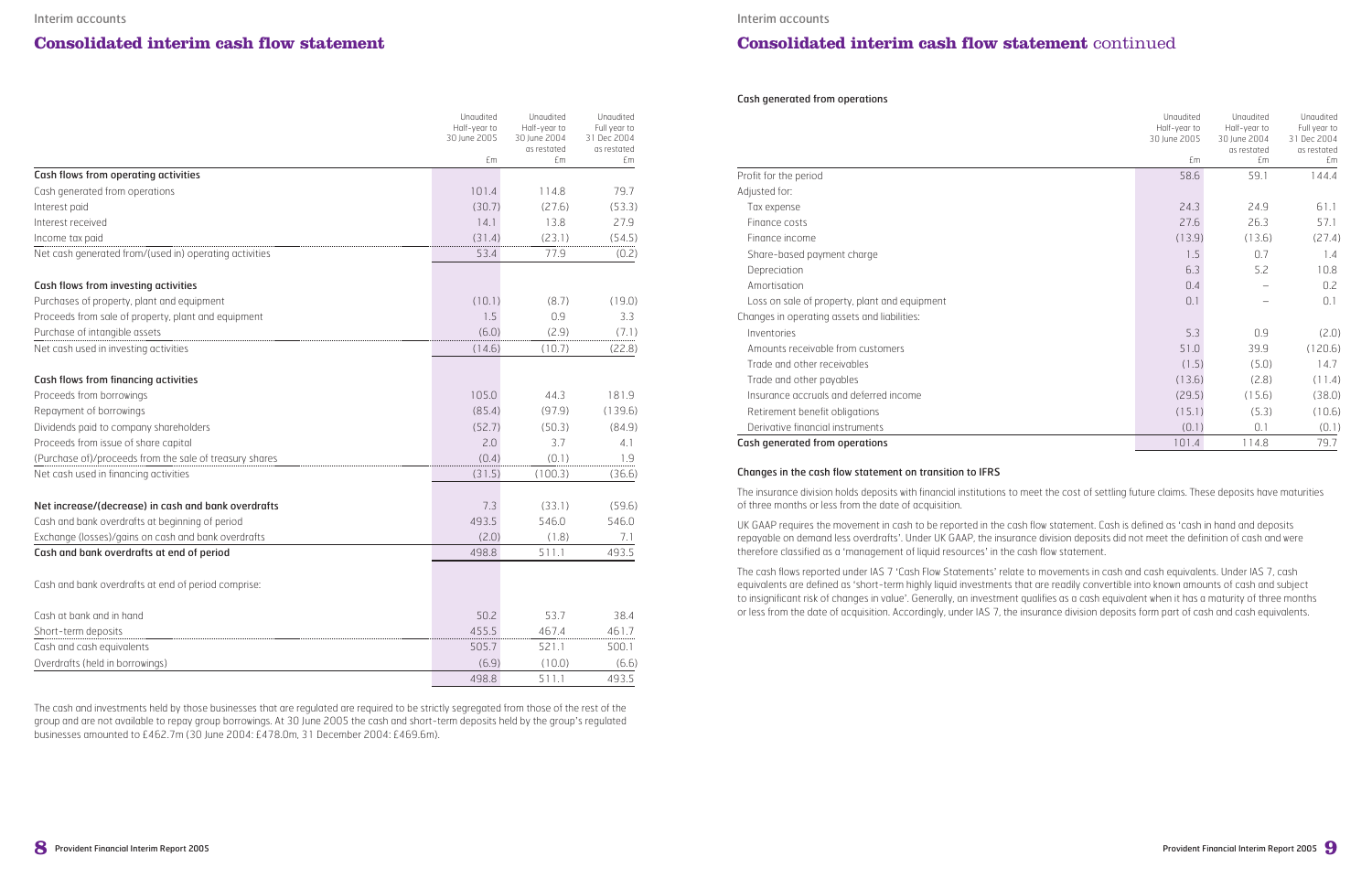#### 3. Transitional arrangements

On transition to IFRS, an entity is generally required to apply IFRS retrospectively, except where an exemption is available under IFRS 1 'First-time Adoption of International Financial Reporting Standards'. The following is a summary of the key elections from IFRS 1 that have been made by the group.

- The group has elected to adopt the IFRS 1 exemption in relation to business combinations and will only apply IFRS 3 'Business Combinations' prospectively from 1 January 2004. As a result, the balance of goodwill under UK GAAP as at 31 December 2003 is the deemed IFRS cost of goodwill at 1 January 2004. Goodwill is not amortised annually under IFRS but is instead subject to an annual impairment review.
- The group has elected to adopt the IFRS 1 option to reset foreign currency cumulative translation differences to zero on transition to IFRS. Cumulative foreign currency translation differences are shown separately as part of other reserves under IFRS.
- The group has elected to recognise all actuarial gains and losses on pensions directly in shareholders' equity at 1 January 2004. The full defined benefit pension deficit as at 1 January 2004 is therefore recognised in the balance sheet.
- The group has elected to apply the share-based payment exemption and has applied IFRS 2 'Share-based Payment' from 1 January 2004 to those options that were issued after 7 November 2002 but that had not vested by 1 January 2005.
- The group has elected to retain UK GAAP carrying values of property, plant and equipment (including any historic revaluations) as deemed cost on the date of transition to IFRS.

IFRS 1 allows IAS 32 'Financial Instruments: Disclosure and Presentation', IAS 39 'Financial Instruments: Recognition and Measurement' and IFRS 4 'Insurance Contracts' to be applied from 1 January 2005 with no restatement of comparative information. Given that IAS 39 impacts the group's revenue recognition, impairment and recognition of derivatives at fair value, the group has not taken advantage of this exemption and has therefore fully adopted IAS 32, IAS 39 and IFRS 4 in its 2004 comparatives to ensure that they are comparable with the 2005 results.

### 4. Significant accounting policies

The interim financial information for the half-year ended 30 June 2005 has been prepared on a going concern basis under the historical cost convention, as modified by the revaluation of derivative financial instruments to fair value.

The group's principal accounting policies under IFRS are as follows:

### Basis of consolidation

The consolidated income statement and balance sheet include the accounts of the company and its subsidiary undertakings drawn up from the date control passes to the group until the date control ceases.

Control is assumed to exist where more than 50% of the voting share capital is owned or where it is clear that the group controls another entity either through the power to:

- govern the operating and financial policies of that entity;
- appoint or remove the majority of the members of the board of that entity; or
- cast the majority of the votes at a board meeting of that entity.

All intra-group transactions, balances and unrealised gains on transactions between group companies are eliminated on consolidation.

### 1. General information

Following the adoption of IAS Regulation EC 1606/2002 on 19 July 2002 by the European Parliament, Provident Financial plc ('the group'), along with all other European listed entities, will be required to prepare consolidated accounts in accordance with International Financial Reporting Standards (IFRS) as endorsed by the European Union (EU) for years beginning 1 January 2005.

The group will apply IFRS for the year ended 31 December 2005, and will prepare one year of comparative figures under IFRS. Accordingly the group's date of transition to IFRS is 1 January 2004 and its first reporting period under IFRS is for the half-year ended 30 June 2005. This report therefore contains the consolidated financial results for the half-year ended 30 June 2005 on the basis of the IFRS accounting policies as described in note 4, and comparatives for the half-year ended 30 June 2004 and for the year ended 31 December 2004 restated to comply with these accounting policies.

Reconciliations between previously reported UK GAAP results and IFRS as adopted are presented in note 13.

This financial information does not constitute a set of statutory accounts and is unaudited. This document (the 2005 interim report) will be published on the company's website in addition to the normal paper version. The maintenance and integrity of the Provident Financial website is the responsibility of the directors and the work carried out by the auditors does not involve consideration of these matters. Legislation in the UK governing the preparation and dissemination of accounts may differ from legislation in other jurisdictions.

### 2. Basis of preparation

The financial information in this interim report has been prepared on the basis of all EU endorsed IFRSs that had been published by 31 December 2004 and apply to accounting periods beginning on or after 1 January 2005. The group has also, as permitted, early adopted the amendment to IAS 19 'Employee Benefits – Actuarial Gains and Losses' that was published by the International Accounting Standards Board (IASB) in December 2004 but has not yet been endorsed by the EU. The directors expect that the amendments to IAS 19 will be fully adopted by the EU and will therefore be available for use in the annual IFRS Report and Accounts for the year ended 31 December 2005. During 2005 further standards and interpretations may be issued that will be applicable for financial years beginning on or after 1 January 2005 or that are applicable to later accounting periods but may be adopted early. The group's first IFRS accounts may, therefore, be prepared in accordance with some different accounting policies from those used to prepare the financial information presented here.

The accounting policies that have been applied to this interim financial information are set out in note 4.

The comparative figures for the financial year ended 31 December 2004 are not the group's statutory accounts for that financial year. Those accounts, which were prepared under UK GAAP in accordance with the UK Companies Act 1985, have been reported on by the company's auditors and delivered to the registrar of companies. The report of the auditors was unqualified and did not contain statements under section 237(2) or (3) of the UK Companies Act 1985.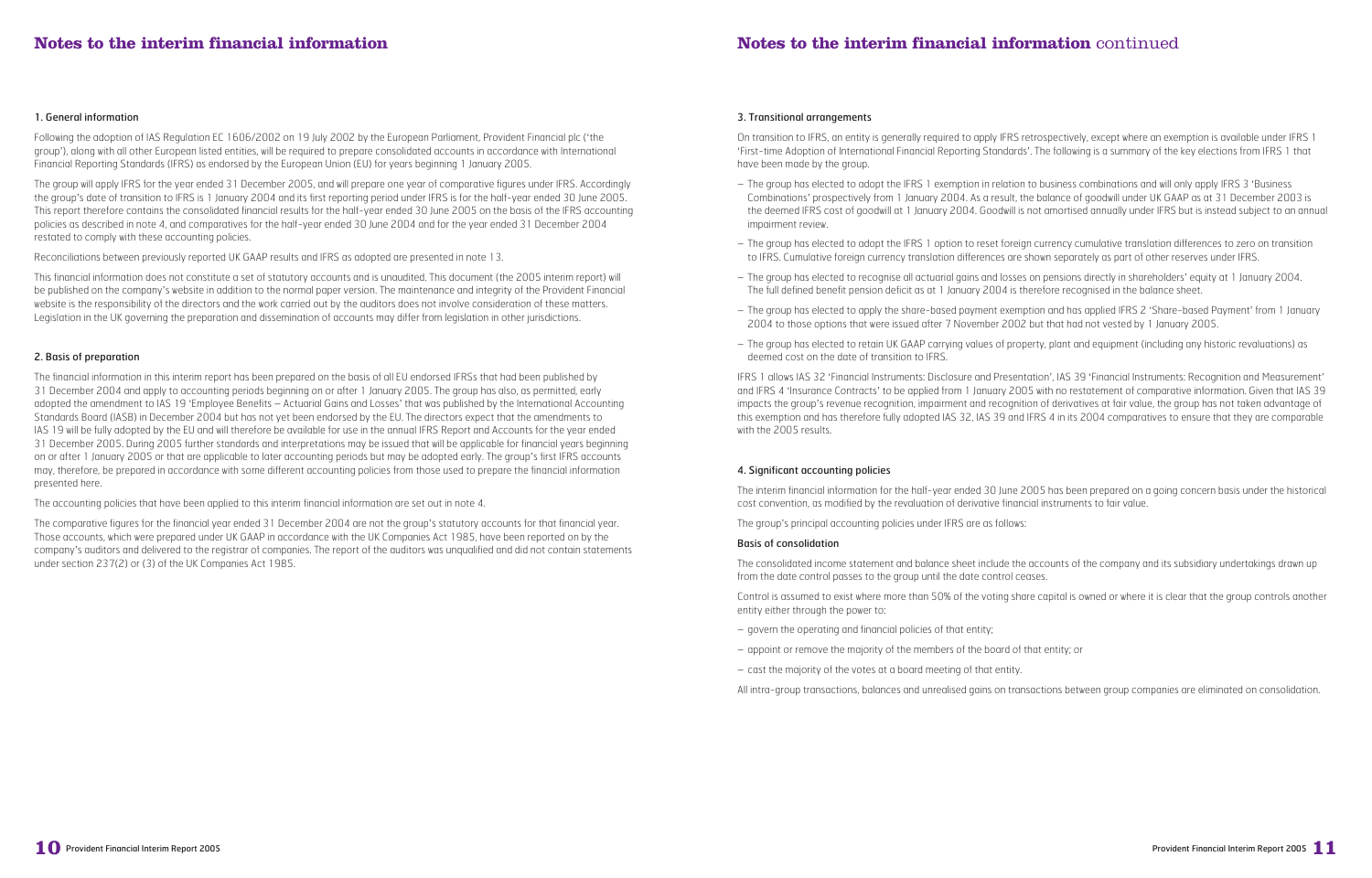

#### 4. Significant accounting policies continued

#### Amounts recoverable from reinsurers

An asset is recognised in respect of amounts recoverable from reinsurers to reflect expected recoveries from reinsurers relating to insurance claims made and estimated claims incurred but not reported at the balance sheet date. Amounts recoverable from reinsurers are assessed for impairment annually and whenever events or changes in circumstances indicate that the carrying value amount may not be recoverable.

### Goodwill

All acquisitions are accounted for using the purchase method of accounting.

Goodwill is measured as the excess of the fair value of the consideration over the fair value of the acquired identifiable assets, liabilities and contingent liabilities.

Goodwill is not subject to annual amortisation but is instead tested annually for impairment and carried at cost less accumulated impairment losses. Gains and losses on the disposal of a subsidiary include the carrying amount of goodwill relating to the subsidiary sold.

Goodwill arising on acquisitions prior to 1 January 1998 was eliminated against shareholders' funds under UK GAAP and has not been reinstated on transition to IFRS. On disposal of a business, any such goodwill relating to the business will not be taken into account in determining the profit or loss on disposal.

### Property, plant and equipment

Property, plant and equipment is shown at cost less subsequent depreciation and impairment, except for land, which is shown at cost less impairment.

Cost represents invoiced cost plus any other costs that are directly attributable to the acquisition of the item. Repairs and maintenance costs are expensed as incurred.

Under the transitional rules of IFRS 1, the group has elected to use previous UK GAAP carrying values, including revaluations, as deemed cost on transition to IFRS.

Depreciation is calculated to write down assets to their estimated realisable value over their useful economic lives. The following are the principal bases used:

|                                         | %                     | Method           |
|-----------------------------------------|-----------------------|------------------|
| Land                                    | Nil                   |                  |
| Freehold and long leasehold buildings   | $2\frac{1}{2}$        | Straight line    |
| Short leasehold buildings               | Over the lease period | Straight line    |
| Fixtures and fittings                   |                       | Straight line    |
| Equipment (including computer hardware) | $20$ to $33\%$        | Straight line    |
| Motor vehicles                          |                       | Reducing balance |

In the car finance business of Yes Car Credit revenue from the sale of the motor vehicle is recognised in the income statement when the vehicle is sold. Finance income and insurance commission, which are treated as part of the yield on the financing arrangement, are recognised using the EIR method.

The residual value and useful economic life of all assets are reviewed, and adjusted if appropriate, at each balance sheet date.

All items of property, plant and equipment, other than land, are tested for impairment whenever events or changes in circumstances indicate that the carrying value may not be recoverable. Land is subject to an annual impairment test. An impairment loss is recognised for the amount by which the asset's carrying value exceeds the higher of the asset's value in use or its fair value less costs to sell.

- 
- 

### 4. Significant accounting policies continued

#### Revenue

Revenue, which excludes value added tax and intra-group transactions, comprises revenue earned for the home credit businesses; premiums written for the motor insurance underwriting business; revenue earned by Yes Car Credit on the sale of motor vehicles and associated finance and insurance contracts; and interest and fee income earned by Vanquis Bank.

### Revenue recognition

In the home credit business, the service charge on a home credit loan is fixed. The charge does not increase if customers take longer than the contracted period to repay the loan and there are no penalty or default interest charges. In accordance with IAS 39 the service charge is accounted for as interest income. Revenue on loan receivables is recognised using an effective interest rate (EIR). The EIR is calculated using estimated cash flows, being contractual payments adjusted for the impact of customers repaying early, but excluding the anticipated impact of customers paying late or not paying at all. Directly attributable incremental issue costs are also taken into account in calculating the EIR. Interest income continues to be accrued on impaired loans using the original EIR applied to the loans' carrying value stated after the deduction for impairment.

In respect of the motor insurance underwriting business, credit is taken to the income statement for premium income, net of commissions paid to intermediaries, over the life of the policy on a straight line time apportioned method.

In respect of the credit card business of Vanquis Bank, interest is calculated on credit card advances to customers using the EIR on the daily balance outstanding. Annual fees charged to customers' credit card accounts are recognised as part of the EIR. Penalty charges and other fees which are not an integral part of the EIR are recognised at the time the charges are made to customers.

### Amounts receivable from customers

All customer receivables are initially recognised at the amount loaned to the customer plus directly attributable incremental issue costs. After initial recognition, customer receivables are subsequently measured at amortised cost. Amortised cost is the amount of the customer receivable at initial recognition less customer repayments, plus revenue earned, less any deduction for impairment.

Customer receivables are assessed for impairment at each balance sheet date. All customer accounts that are in arrears are deemed to have demonstrated evidence of impairment and are subject to a detailed impairment review. Impairment is calculated by estimating the future cash flows from each portfolio of similar loans, discounting these to a present value using the original EIR and comparing this figure with the balance sheet value. All such impairments are charged to the income statement.

### Provision for unpaid insurance claims

Provision is made at the period end for the estimated gross cost of claims incurred but not settled at the balance sheet date, including the gross cost of claims expected to be incurred but not yet reported to the group. The estimated cost of claims comprises expenses to be incurred in settling claims and a deduction for the expected value of salvage and other recoveries. Provisions are calculated gross of any reinsurance recoveries. The group takes all reasonable steps to ensure that it has appropriate information regarding its claims exposures. However, given the uncertainty in establishing claims provisions, it is likely that the outcome will prove to be different from the original liability established.

The estimated cost of claims is calculated by reference to the projected number of claims based on statistics showing how the number of notified claims has developed over time, and the anticipated average cost per claim based on historical levels adjusted to allow for changes in variables such as legislation, inflation rates, the mix of business and industry benchmarks. The provision for estimated insurance claims is reviewed annually by an external actuary.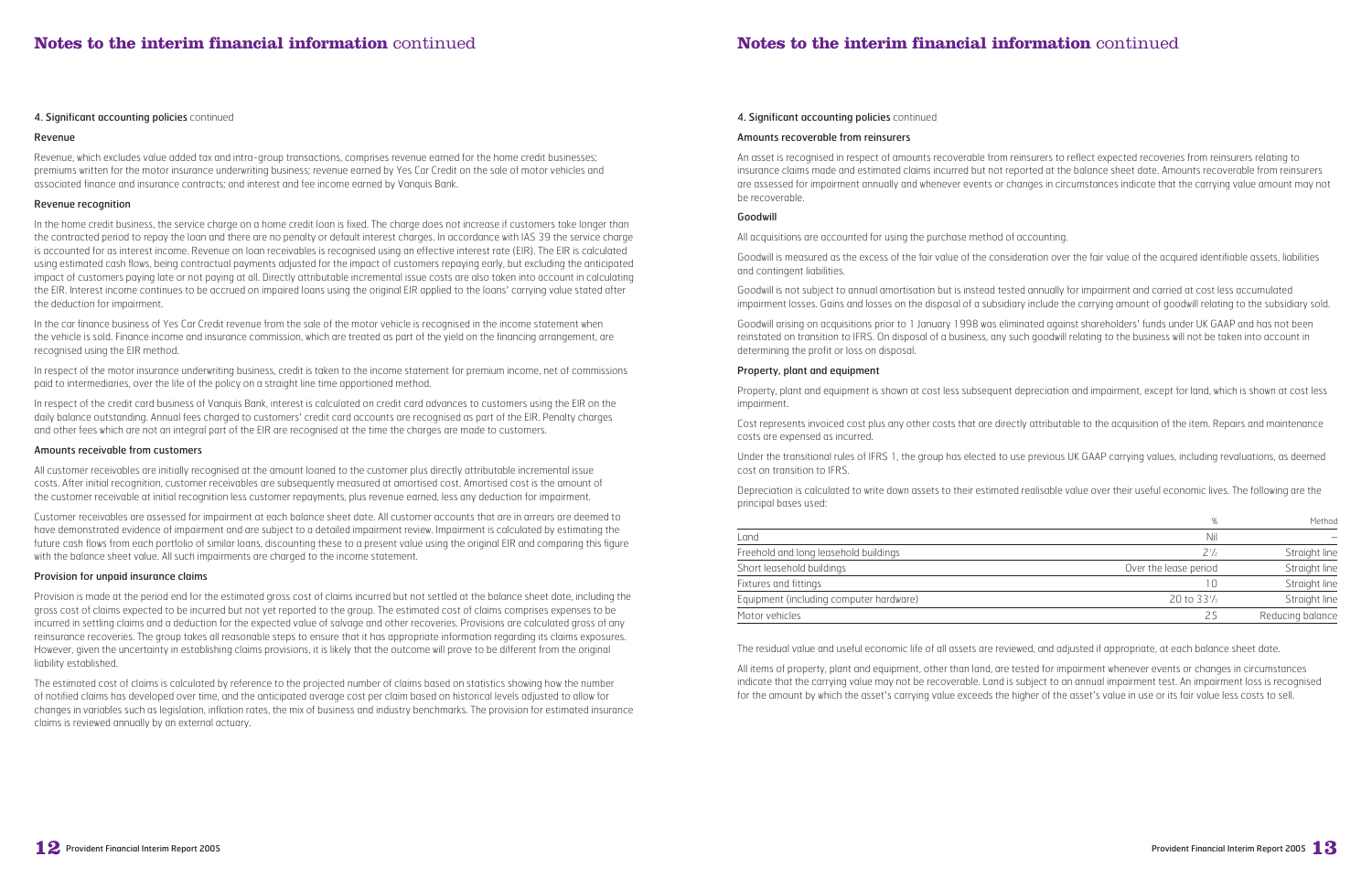#### 4. Significant accounting policies continued

#### Leases

The leases entered into by the group are solely operating leases. Costs in respect of operating leases are charged to the income statement on a straight line basis over the lease term.

#### Deferred income tax

Deferred income tax is provided in full, using the liability method, on temporary differences between the tax bases of assets and liabilities and their carrying amounts in the consolidated accounts. Deferred income tax is determined using tax rates (and laws) that have been enacted or substantially enacted by the balance sheet date and are expected to apply when the related deferred income tax asset is realised or the deferred income tax liability is settled.

Deferred income tax assets are recognised to the extent that it is probable that future taxable profit will be available against which the temporary differences can be utilised.

Deferred income tax is provided on temporary differences arising on investments in subsidiaries except where the timing of the reversal of the temporary difference is controlled by the group and it is probable that the temporary difference will not reverse in the future.

#### Employee benefits

#### Defined benefit pension plans

The charge in the income statement in respect of defined benefit pension plans comprises the actuarially assessed current service cost of working employees together with the interest charge on pension liabilities offset by the expected return on pension scheme assets. All charges are allocated to administrative expenses.

The liability recognised in the balance sheet in respect of defined benefit pension plans is the present value of the defined benefit obligation at the balance sheet date less the fair value of the plan assets.

The defined benefit obligation is calculated annually by independent actuaries using the projected unit credit method. The present value of the defined benefit obligation is determined by discounting the estimated future cash outflows using interest rates of high quality corporate bonds that have terms to maturity approximating to the terms of the related pension liability.

Cumulative actuarial gains and losses arising from experience adjustments and changes in actuarial assumptions are recognised immediately in the statement of recognised income and expense.

### Defined contribution plans

Contributions to defined contribution pension schemes are charged to the income statement on an accruals basis.

### Dividends

Dividend distributions to the company's shareholders are recognised as a liability in the group accounts as follows:

- Final dividend: when approved by the company's shareholders at the Annual General Meeting.
- Interim dividend: when declared by the directors and paid by the company.

#### Cash and cash equivalents

Cash and cash equivalents comprise cash at bank and in hand, short-term deposits and other short-term highly liquid investments with original maturities of three months or less held for the purpose of meeting short-term cash commitments and bank overdrafts. Bank overdrafts are presented in current liabilities to the extent that there is no right of offset with cash balances.



### 4. Significant accounting policies continued

#### Computer software

Acquired computer software licences are capitalised as an intangible asset on the basis of the costs incurred to acquire and bring into use the specific software.

Directly attributable costs associated with the development of software that will generate future economic benefits are capitalised as part of the software intangible asset. Direct costs include the cost of software development employees and an appropriate portion of relevant directly attributable overheads.

Computer software is amortised over its estimated useful economic life which is generally five years.

#### Investment in own shares

Shares purchased through the Qualifying Employees Share Ownership Trust ('the QUEST') are treated as treasury shares and are deducted at cost from other reserves within shareholders' equity.

#### Inventories

Inventories comprise motor vehicles held for resale and are stated at the lower of cost and net realisable value.

Cost includes all costs of purchase, preparation and costs incurred in bringing the vehicle to its present location and condition.

Net realisable value is the estimated selling price in the normal course of business less the estimated costs of completion and the estimated costs necessary to make the sale.

#### Foreign currency translation

Items included in the accounts of each of the group's subsidiaries are measured using the currency of the primary economic environment in which the subsidiary operates ('the functional currency'). The consolidated accounts are presented in sterling which is the company's functional and presentational currency.

Transactions that are not denominated in a subsidiary's functional currency are recorded at the rate of exchange ruling at the date of the transaction. Monetary assets and liabilities denominated in foreign currencies are translated into the relevant functional currency at the rates of exchange ruling at the balance sheet date. Differences arising on translation are charged or credited to the income statement except when deferred in equity as qualifying cash flow hedges or qualifying net investment hedges.

The income statements of group subsidiaries (none of which has the currency of a hyperinflationary economy) that have a functional currency different from sterling are translated into sterling at the average exchange rate and the balance sheets are translated at the exchange rates ruling at the balance sheet date. On consolidation, exchange differences arising from the translation of the net investment in foreign subsidiaries, and of borrowings and other currency instruments designated as hedges of such investments, are taken to shareholders' equity. From 1 January 2004 these exchange differences are recognised as a separate component of shareholders' equity within other reserves. When a foreign operation is sold such exchange differences are recognised in the income statement as part of the gain or loss on sale.

### Segment reporting

The group's primary reporting format is business segments and its secondary format is geographical segments. A business segment is a component of the group that is engaged in providing a group of related products and is subject to risks and returns that are different from those of other business segments. A geographical segment is a component of the group that operates within a particular economic environment and that is subject to risks and returns that are different from those of components operating in other economic environments.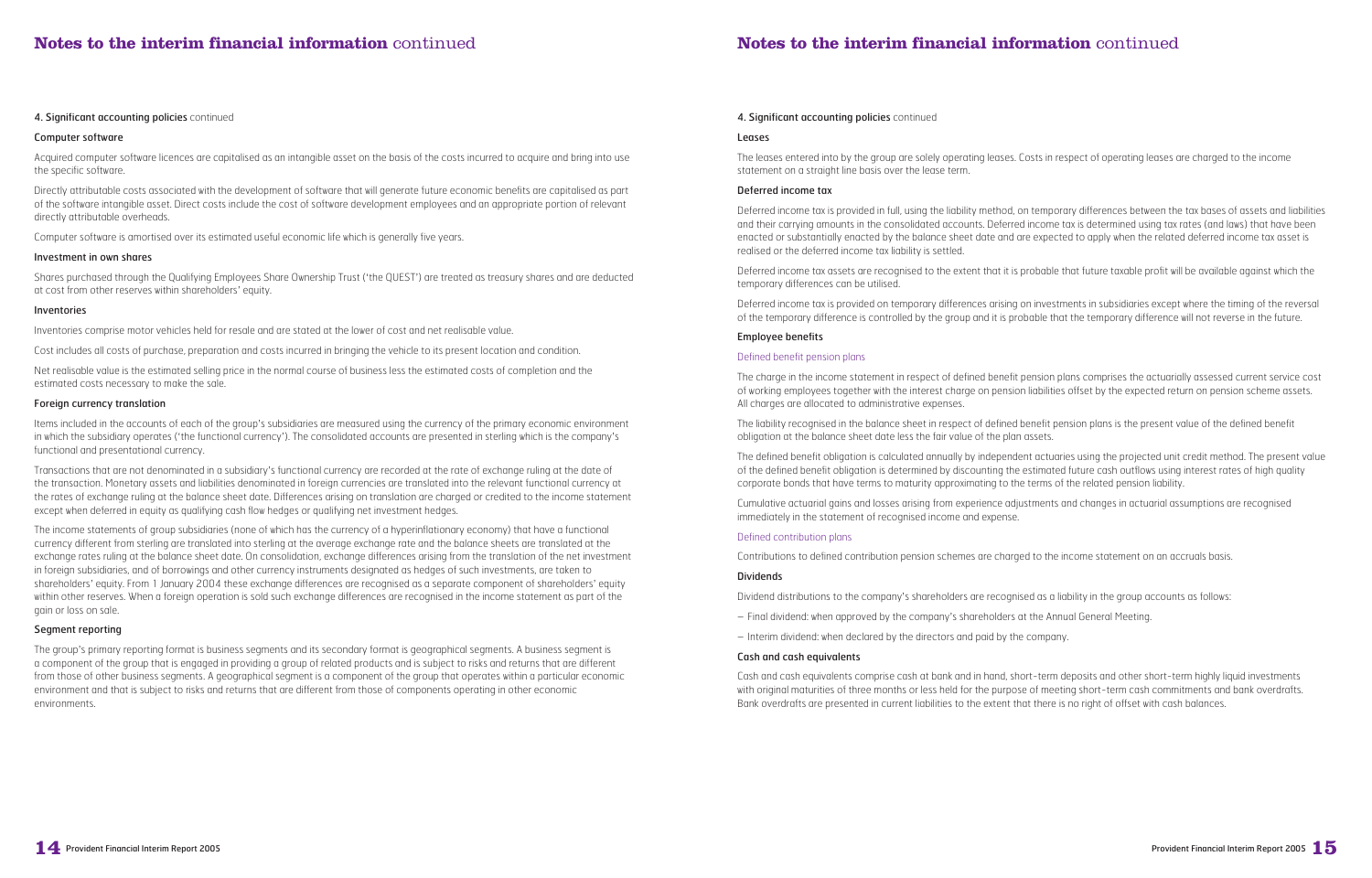#### 5. Segment information

Primary reporting format – business segments

#### Revenue

| UK home credit     | 281.6 | 2807 | 558.4 |
|--------------------|-------|------|-------|
| Yes Car Credit     | 210   | 438  | 272.1 |
| Vanguis Bank       |       |      | 5 9   |
| UK consumer credit | 409.8 | 1265 | 336.4 |
| International      | 1/1.5 | 221  | 271.2 |
| Motor insurance    | 82.1  | おろん  | 64 8  |

#### Profit before taxation

|                                                    | Unaudited<br>Half-year to<br>30 June 2005       | Unaudited<br>Half-year to<br>30 June 2004                      | Unaudited<br>Full year to<br>31 Dec 2004                      |
|----------------------------------------------------|-------------------------------------------------|----------------------------------------------------------------|---------------------------------------------------------------|
|                                                    | £m                                              | as restated<br>£m                                              | as restated<br>£m                                             |
| Revenue                                            |                                                 |                                                                |                                                               |
| UK home credit                                     | 281.6                                           | 280.7                                                          | 558.4                                                         |
| Yes Car Credit                                     | 121.0                                           | 143.8                                                          | 272.1                                                         |
| Vanquis Bank                                       | 7.2                                             | 2.0                                                            | 5.9                                                           |
| UK consumer credit                                 | 409.8                                           | 426.5                                                          | 836.4                                                         |
| International                                      | 171.5                                           | 122.1                                                          | 271.2                                                         |
| Motor insurance                                    | 82.0                                            | 83.6                                                           | 164.8                                                         |
|                                                    | 663.3                                           | 632.2                                                          | 1,272.4                                                       |
| Profit before taxation                             |                                                 |                                                                |                                                               |
| UK home credit                                     | 60.5                                            | 61.1                                                           | 154.0                                                         |
| Yes Car Credit                                     | (6.2)                                           | 5.7                                                            | (2.7)                                                         |
| Vanquis Bank                                       | (7.2)                                           | (4.8)                                                          | (9.0)                                                         |
| UK consumer credit                                 | 47.1                                            | 62.0                                                           | 142.3                                                         |
| International                                      | 19.2                                            | 10.7                                                           | 39.8                                                          |
| Motor insurance                                    | 23.1                                            | 16.6                                                           | 34.6                                                          |
| Central                                            | (6.5)                                           | (5.3)                                                          | (11.2)                                                        |
|                                                    | 82.9                                            | 84.0                                                           | 205.5                                                         |
| Secondary reporting format - geographical segments |                                                 |                                                                |                                                               |
|                                                    | Unaudited<br>Half-year to<br>30 June 2005<br>£m | Unaudited<br>Half-year to<br>30 June 2004<br>as restated<br>£m | Unaudited<br>Full year to<br>31 Dec 2004<br>as restated<br>£m |
| Revenue                                            |                                                 |                                                                |                                                               |
| UK and Republic of Ireland                         | 491.8                                           | 510.1                                                          | 1,001.2                                                       |
| Central Europe                                     | 168.5                                           | 121.6                                                          | 269.4                                                         |
| Mexico                                             | 3.0                                             | 0.5                                                            | 1.8                                                           |
|                                                    | 663.3                                           | 632.2                                                          | 1,272.4                                                       |
| Deafit hafara tawatia                              |                                                 |                                                                |                                                               |

| UK home credit     | 60.5  | 61.1 | 54.0  |
|--------------------|-------|------|-------|
| Yes Car Credit     | (6.2) |      | 2.7)  |
| Vanguis Bank       | 721   | 4.8) | '9.O) |
| UK consumer credit | 47.7  | 62 N | 423   |
| International      | 19.2  | 10.7 | 39.8  |
| Motor insurance    | 23.1  | 16.6 | 34.6  |
| Central            | (6.5) |      | -21   |

### Secondary reporting format – geographical segments

#### Revenue

#### Profit before taxation

| Profit before taxation     |       |      |       |
|----------------------------|-------|------|-------|
| UK and Republic of Ireland | 59.4  | 68.8 | 55.1  |
| Central Europe             | 25.0  | 16.3 | 52.6  |
| Mexico                     | (1.5) |      | (2.2) |
|                            | 82.9  | 84.0 | 205.5 |



### 4. Significant accounting policies continued

#### Derivative financial instruments

The group uses derivative financial instruments, principally interest rate swaps, currency swaps and forward currency contracts, to manage the interest rate and currency risk arising from the group's underlying business operations. No transactions of a purely speculative nature are undertaken.

All derivative financial instruments are assessed against the hedge accounting criteria set out in IAS 39. The majority of the group's derivatives meet the hedge accounting requirements of IAS 39 and are accordingly designated as either: hedges of the fair value of recognised assets or liabilities or a firm commitment (fair value hedge) or hedges of highly probable forecast transactions (cash flow hedge).

Derivatives are initially recognised at the fair value on the date a derivative contract is entered into and are subsequently remeasured at each reporting date at their fair value. Where derivatives do not qualify for hedge accounting, movements in their fair value are recognised immediately within the income statement. Where the hedge accounting criteria have been met, the resultant gain or loss on the derivative instrument is recognised as follows:

### Fair value hedges

Changes in the fair value of derivatives that are designated and qualify as fair value hedges are recorded in the income statement together with any changes in the fair value of the hedged asset or liability that are attributable to the hedged risk.

#### Cash flow hedges

The effective portion of changes in the fair value of derivatives that are designated and qualify as cash flow hedges are recognised in equity. The gain or loss relating to the ineffective portion is recognised immediately in the income statement. Amounts accumulated in equity are recognised in the income statement when the income or expense on the hedged item is recognised in the income statement.

#### Share-based payments

The group issues equity settled share-based payments to certain employees through executive share option schemes, a performance share plan and Save As You Earn (SAYE) schemes.

The cost of providing share-based payments to employees is charged to the income statement over the vesting period of the related share options or share allocations. The corresponding credit is made to a share-based payment reserve within other reserves.

The cost is based on the fair value of the options and shares allocated determined using a binomial option pricing model. The value of the charge is adjusted at each balance sheet date to reflect expected and actual levels of vesting.

In accordance with the transitional provisions of IFRS 2 the group has elected to apply IFRS 2 to grants, options and other equity instruments granted after 7 November 2002 and not vested at 1 January 2005.

#### Borrowings

Borrowings are recognised initially at fair value, being their issue proceeds net of any transaction costs incurred. Borrowings are subsequently stated at amortised cost; any difference between proceeds net of transaction costs and the redemption value is recognised in the income statement over the expected life of the borrowings using the effective interest rate.

All borrowings denominated in currencies other than sterling are translated at the rate ruling at the balance sheet date.

Where borrowings are the subject of a fair value hedge, changes in the fair value of the borrowing that are attributable to the hedged risk are recognised in the income statement and a corresponding adjustment made to the carrying value of borrowings.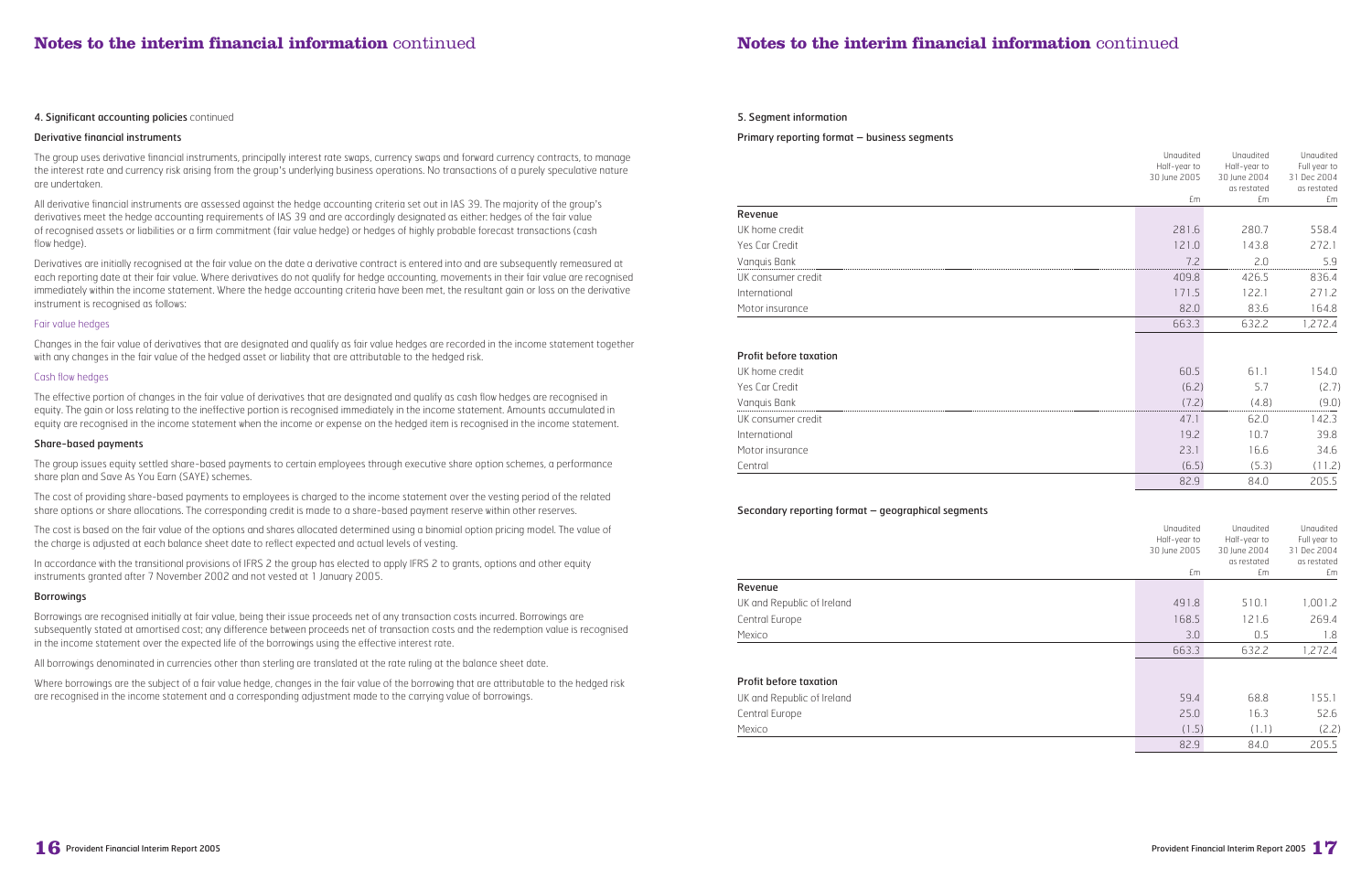## **Notes to the interim financial information** continued

### 9. Goodwill

Goodwill of £94.1m (30 June 2004: £87.8m, 31 December 2004: £87.8m) comprises £91.0m (30 June 2004: £84.7m, 31 December 2004: £84.7m) in respect of the acquisition of Yes Car Credit in 2002 and £3.1m (30 June 2004: £3.1m, 31 December 2004: £3.1m) in respect of the acquisition of N&N Cheque Encashment Limited in 2001.

The increase of £6.3m in the Yes Car Credit goodwill during the period reflects the final settlement of the contingent consideration in respect of that acquisition.

#### 10. Amounts receivable from customers

|                             | Unaudited    | Unaudited<br>As at                | Unaudited<br>As at<br>As at            |
|-----------------------------|--------------|-----------------------------------|----------------------------------------|
|                             | 30 June 2005 | 30 June 2004<br>as restated<br>£m | 31 Dec 2004<br>as restated<br>£m<br>£m |
| UK home credit              |              | 546.6                             | 613.5<br>521.2                         |
| International               |              | 275.6<br>201.0                    | 285.1                                  |
| Yes Car Credit              |              | 271.3<br>269.6                    | 275.6                                  |
| Vanquis Bank                |              | 42.0                              | 26.0<br>12.1                           |
|                             |              | 1,133.8<br>1,005.6                | 1,200.2                                |
| Analysed as:                |              |                                   |                                        |
| - due within one year       |              | 913.5                             | 788.6<br>990.1                         |
| - due in more than one year |              | 220.3<br>217.0                    | 210.1                                  |
|                             |              | 1,133.8<br>1.005.6                | 1.200.2                                |

The impairment charge in respect of amounts receivable from customers reflected within operating costs can be analysed as follows:

|                | Unaudited<br>Half-year to<br>30 June 2005<br>£m | Unaudited<br>Half-year to<br>30 June 2004<br>as restated<br>£m | Unaudited<br>Full year to<br>31 Dec 2004<br>as restated<br>£m |
|----------------|-------------------------------------------------|----------------------------------------------------------------|---------------------------------------------------------------|
| UK home credit | 100.9                                           | 96.6                                                           | 154.0                                                         |
| International  | 71.7                                            | 46.3                                                           | 87.0                                                          |
| Yes Car Credit | 18.9                                            | 17.8                                                           | 40.1                                                          |
| Vanquis Bank   | 4.4                                             | 1.9                                                            | 4.0                                                           |
|                | 195.9                                           | 162.6                                                          | 285.1                                                         |

#### 6. Tax expense

The tax expense for the period has been calculated by applying the directors' best estimate of the effective tax rate for the year, which is 29.3% (30 June 2004: 29.7%), to the profit for the period.

#### 7. Earnings per share

The basic and diluted earnings per share figures have been calculated using the profit for the period attributable to ordinary shareholders of £58.6m (30 June 2004: £59.1m, 31 December 2004: £144.4m) and the weighted average number of shares in issue during the period.

The weighted average number of shares in issue during the period can be reconciled to the number used in the basic and diluted earnings per share calculations as follows:

|                                                | Unaudited    | Unaudited    | Unaudited    |
|------------------------------------------------|--------------|--------------|--------------|
|                                                | Half-year to | Half-year to | Full year to |
|                                                | 30 June 2005 | 30 June 2004 | 31 Dec 2004  |
|                                                | Number       | Number       | Number       |
| Weighted average number of shares              | m            |              | m            |
| In issue during the period                     | 2552         | 2547         | 254.9        |
| Held by the QUEST                              | (11)         | (15)         | (1.5)        |
| Used in basic earnings per share calculation   | 2541         | 2532         | 2534         |
| Issuable on conversion of outstanding options  | $\cdot$      | 1.3          |              |
| Used in diluted earnings per share calculation | 2555         | 2545         | 254 R        |

The movement in the number of shares in issue during the period is as follows:

|                                                   | Number |
|---------------------------------------------------|--------|
|                                                   | m      |
| At 1 January 2005                                 |        |
| Shares issued pursuant to the exercise of options |        |
| At 30 June 2005                                   |        |

#### 8. Dividends paid and proposed

|                          | Unaudited<br>Half-year to<br>30 June 2005 | Unaudited<br>Half-year to<br>30 June 2004 | Unaudited<br>Full year to<br>31 Dec 2004 |
|--------------------------|-------------------------------------------|-------------------------------------------|------------------------------------------|
|                          | £m                                        | £m                                        | £m                                       |
| $2003$ final $-19.90p$   | $\overline{\phantom{0}}$                  | 50.3                                      | 50.3                                     |
| $2004$ interim $-13.65p$ |                                           |                                           | 34.6                                     |
| $2004$ final $- 20.75p$  | 52.7                                      |                                           |                                          |
| Dividends paid           | 52.7                                      | 50.3                                      | 84.9                                     |

An interim dividend in respect of 2005 of 14.06p per share, amounting to a total dividend of £35.9m, has been declared by the directors. The interim financial information does not reflect this dividend payable as it was declared after the balance sheet date.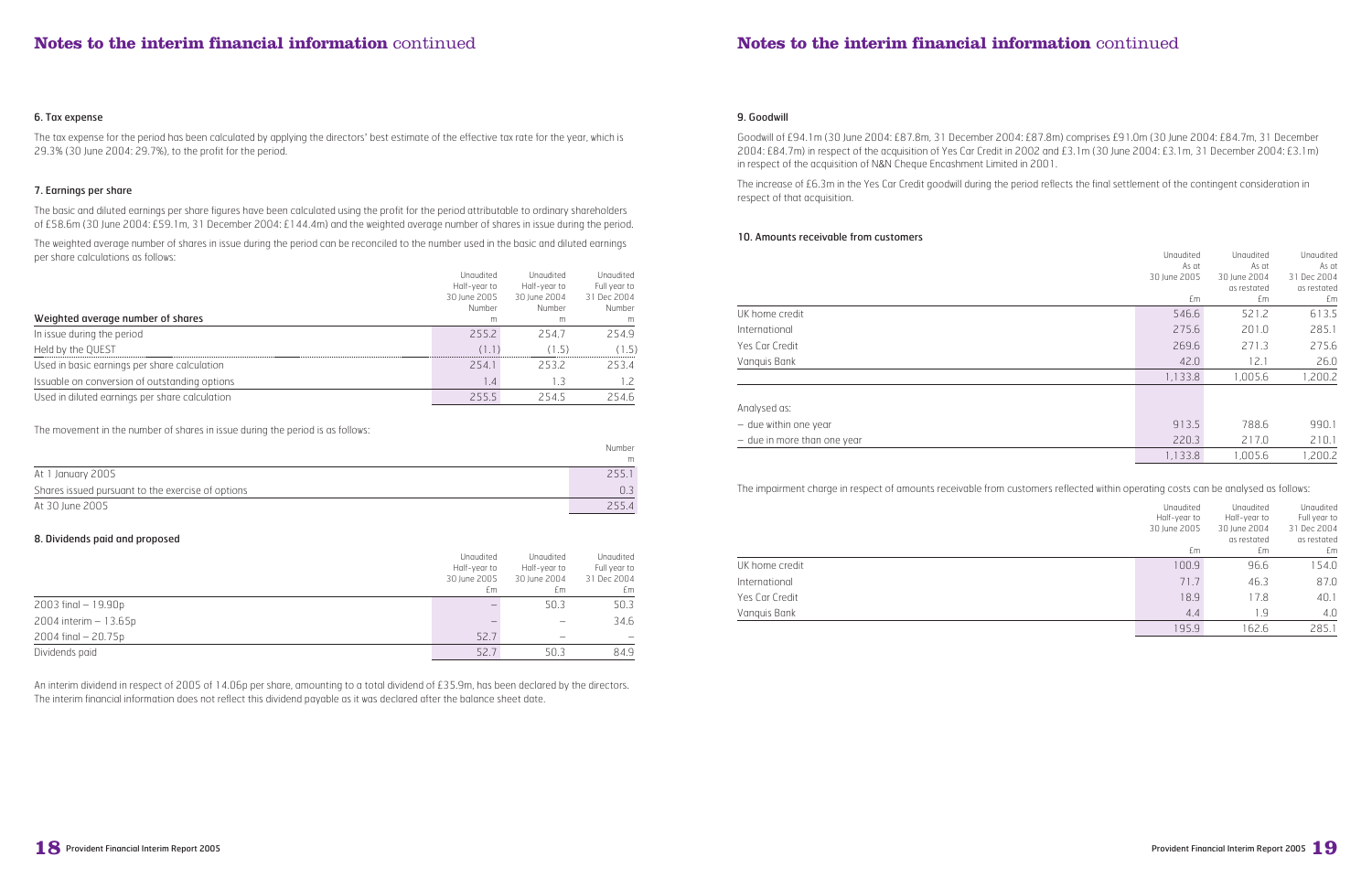

#### 12. Consolidated interim statement of changes in shareholders' equity

Unaudited Attributable to equity shareholders of the company

|                                                       |                                  |                                   | Attributable to equity shareholders of the company |                            |             |
|-------------------------------------------------------|----------------------------------|-----------------------------------|----------------------------------------------------|----------------------------|-------------|
|                                                       | Called-up<br>share capital<br>£m | Share<br>premium<br>account<br>£m | Other<br>reserves<br>£m                            | Retained<br>earnings<br>£m | Total<br>£m |
| Balance at 1 January 2004 as previously reported      |                                  |                                   |                                                    |                            |             |
| under UK GAAP                                         | 26.3                             | 101.5                             | 7.1                                                | 314.1                      | 449.0       |
| Changes upon transition to IFRS                       |                                  |                                   | (8.4)                                              | (69.4)                     | (77.8)      |
| <b>Restated balance under IFRS</b>                    | 26.3                             | 101.5                             | (1.3)                                              | 244.7                      | 371.2       |
| Exchange differences on foreign currency translations |                                  |                                   | (0.8)                                              |                            | (0.8)       |
| Net fair value losses - cash flow hedges              |                                  |                                   | (0.4)                                              | $\qquad \qquad -$          | (0.4)       |
| Actuarial losses on retirement benefit obligations    |                                  |                                   | $=$                                                | (17.7)                     | (17.7)      |
| Tax on items taken directly to equity                 |                                  |                                   | 0.1                                                | 5.3                        | 5.4         |
| Net expense recognised directly in equity             |                                  |                                   | (1.1)                                              | (12.4)                     | (13.5)      |
| Profit for the period                                 |                                  |                                   | $\overline{\phantom{0}}$                           | 59.1                       | 59.1        |
| Total recognised income for the period                | $\equiv$                         |                                   | (1.1)                                              | 46.7                       | 45.6        |
| Increase in share capital                             | 0.1                              |                                   |                                                    |                            | 0.1         |
| Increase in share premium                             |                                  | 3.6                               |                                                    |                            | 3.6         |
| Movement in treasury shares                           |                                  |                                   | (0.1)                                              |                            | (0.1)       |
| Share-based payment adjustment to reserves            |                                  |                                   | 0.7                                                |                            | 0.7         |
| Dividend                                              |                                  | $\overline{\phantom{0}}$          | $\equiv$                                           | (50.3)                     | (50.3)      |
| Balance at 30 June 2004                               | 26.4                             | 105.1                             | (1.8)                                              | 241.1                      | 370.8       |
| Balance at 1 July 2004                                | 26.4                             | 105.1                             | (1.8)                                              | 241.1                      | 370.8       |
| Exchange differences on foreign currency translations |                                  |                                   | 4.7                                                |                            | 4.7         |
| Net fair value losses - cash flow hedges              |                                  |                                   | (4.5)                                              | $\overline{\phantom{0}}$   | (4.5)       |
| Actuarial losses on retirement benefit obligations    |                                  |                                   | $\equiv$                                           | (16.6)                     | (16.6)      |
| Tax on items taken directly to equity                 |                                  |                                   | 1.3                                                | 5.2                        | 6.5         |
| Net income/(expense) recognised directly in equity    |                                  |                                   | 1.5                                                | (11.4)                     | (9.9)       |
| Profit for the period                                 |                                  |                                   |                                                    | 85.3                       | 85.3        |
| Total recognised income for the period                |                                  |                                   | 1.5                                                | 73.9                       | 75.4        |
| Increase in share premium                             |                                  | 0.4                               | $\qquad \qquad -$                                  |                            | 0.4         |
| Share-based payment adjustment to reserves            |                                  |                                   | 0.7                                                |                            | 0.7         |
| Movement in treasury shares                           |                                  |                                   | 2.0                                                |                            | 2.0         |
| Dividend                                              |                                  |                                   |                                                    | (34.6)                     | (34.6)      |
| Balance at 31 December 2004                           | 26.4                             | 105.5                             | 2.4                                                | 280.4                      | 414.7       |

#### 11. Retirement benefit obligations

The group operates two funded defined benefit schemes in the UK. A full actuarial valuation was carried out by a qualified independent actuary on both schemes at 1 June 2004. The valuation used for IAS 19 purposes has been based on these valuations which have been updated by the actuary to take account of the requirements of IAS 19 in order to assess the liabilities of the scheme at 30 June 2005. Scheme assets are stated at fair value at 30 June 2005. The assumptions used by the actuary were:

|                              | Unaudited    | Unaudited    | Unaudited    |
|------------------------------|--------------|--------------|--------------|
|                              | Half-year to | Half-year to | Full year to |
|                              | 30 June 2005 | 30 June 2004 | 31 Dec 2004  |
|                              | %            | %            |              |
| Rate of increase in salaries | 4.18         | 4.34         | 4.34         |
| Rate of increase in pensions | 2.60         | 2.75         | 2.75         |
| Discount rate                | 5.00         | 5.80         | 5.40         |
| Inflation assumption         | 2.60         | 2.75         | 2.75         |

The amounts recognised in the balance sheet are determined as follows:

|                                     | Unaudited<br>As at | Unaudited<br>As at | Unaudited<br>As at |
|-------------------------------------|--------------------|--------------------|--------------------|
|                                     | 30 June 2005       | 30 June 2004       | 31 Dec 2004        |
|                                     | fm                 | fm                 | £m                 |
| Present value of funded obligations | (398.2)            | (323.9)            | (361.2)            |
| Fair value of scheme assets         | 2650               | 2054               | 231.4              |
| Liability in the balance sheet      | (133.2)            | (118.5)            | (129.8)            |

The movement in the liability recognised in the balance sheet is as follows:

|                                       | Unaudited    | Unaudited                    | Unaudited   |  |
|---------------------------------------|--------------|------------------------------|-------------|--|
|                                       | Half-year to | Full year to<br>Half-year to |             |  |
|                                       | 30 June 2005 | 30 June 2004                 | 31 Dec 2004 |  |
|                                       | £m           | £m                           | £m          |  |
| Liability at beginning of period      | (129.8)      | (106.1)                      | (106.1)     |  |
| Total expense in the income statement | (5.3)        | (4.6)                        | (9.2)       |  |
| Actuarial loss                        | (18.5)       | (17.7)                       | (34.3)      |  |
| Contributions paid                    | 20.4         | 9.9                          | 19.8        |  |
| Liability at end of period            | (133.2)      | (118.5)                      | (129.8)     |  |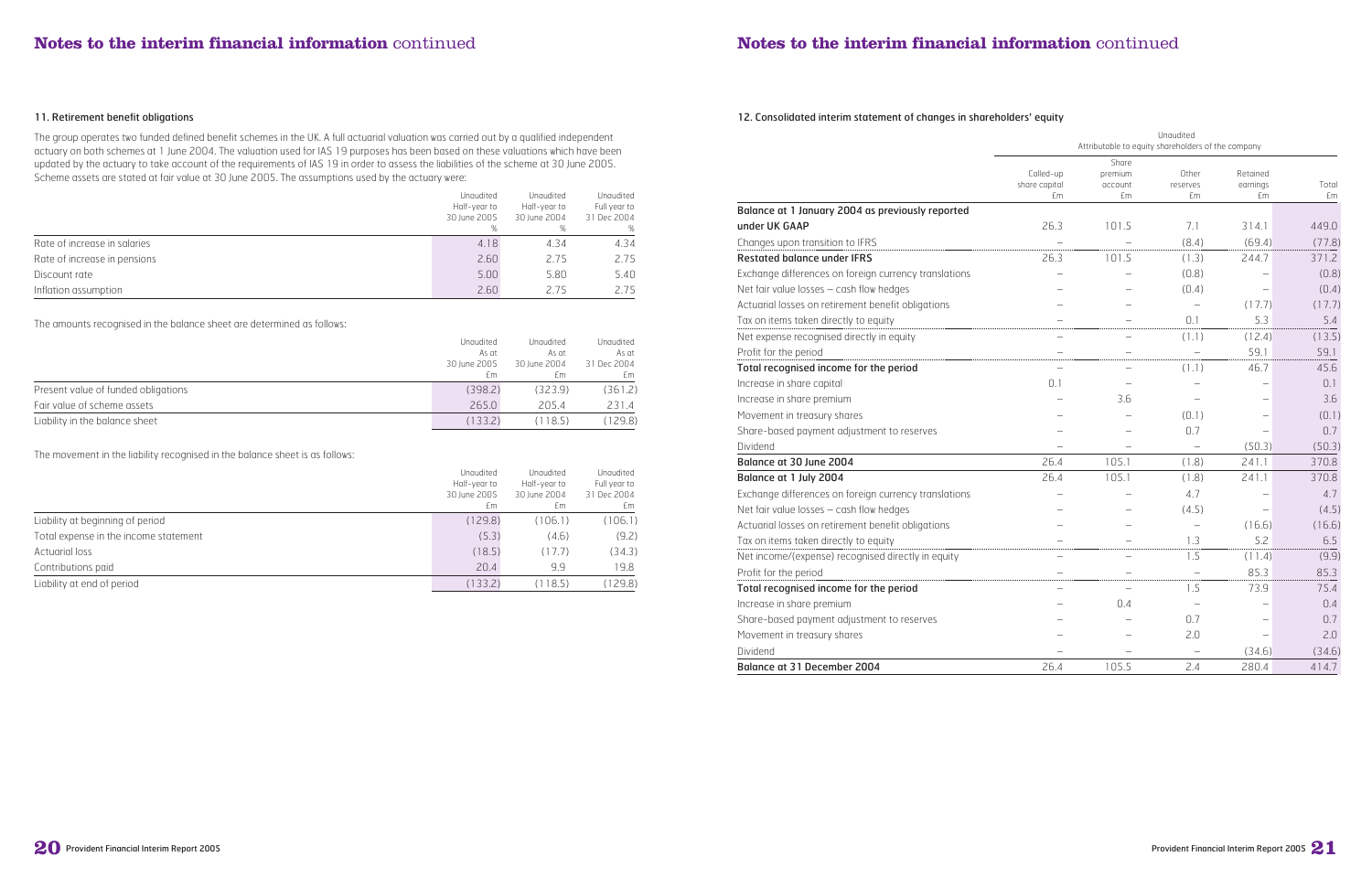

#### 13. Reconciliations between IFRS and UK GAAP

#### Reconciliation of the income statement for the half-year ended 30 June 2004

|                               |           |              | Revenue &           |          |                               | Share-based  |                          |             |
|-------------------------------|-----------|--------------|---------------------|----------|-------------------------------|--------------|--------------------------|-------------|
|                               | Unaudited | Reclassify   | impairment          | Goodwill | Pensions                      | payments     | Derivatives              | Unaudited   |
|                               | UK GAAP   | (note 13(a)) | l 3(b)).<br>(note 1 |          | $(note 13(c))$ $(note 13(d))$ | (note 13(e)) | (note 13(f))             | <b>IFRS</b> |
|                               | £m        | £m           | £m                  | £m       | £m                            | £m           | £m                       | £m          |
| Revenue                       | 566.1     | 9.3          | 56.8                |          |                               |              | –                        | 632.2       |
| Finance income                |           | 3.6          |                     |          |                               |              |                          | 13.6        |
| <b>Total income</b>           | 566.1     | 22 9         | 56.8                |          |                               |              |                          | 645.8       |
| Finance costs                 |           | (26.4)       |                     |          |                               |              | 0.1                      | (26.3)      |
| Operating costs               | (303.2)   | (45.1)       | (60.2)              |          |                               |              | $\overline{\phantom{m}}$ | (408.5)     |
| Administrative expenses       | 78.0      | 48.6         |                     | 2.3      | 0.8                           |              |                          | 127.0       |
| <b>Total costs</b>            | (481.2)   | (22.9)       | (60.2)              | 2.3      | 0.8                           | (0.7)        | 0.                       | (561.8)     |
| <b>Profit before taxation</b> | 84.9      |              | (3.4)               | 2.3      | 0.8                           | (0.7)        | U .                      | 84.0        |
| Tax expense                   | (25.7)    |              | 0.8                 |          | (0.2)                         | 0.2          | $\overline{\phantom{0}}$ | (24.9)      |
| <b>Profit after taxation</b>  | 59.2      |              | (2.6)               | 2.3      | 0.6                           | (0.5)        |                          | 59.1        |

### Reconciliation of the income statement for the year ended 31 December 2004

|                               |                    |                            | Revenue &                  |          |                                           | Share-based                    |                             |                          |
|-------------------------------|--------------------|----------------------------|----------------------------|----------|-------------------------------------------|--------------------------------|-----------------------------|--------------------------|
|                               | Audited<br>UK GAAP | Reclassify<br>(note 13(a)) | impairment<br>(note 13(b)) | Goodwill | Pensions<br>$(note 13(c))$ $(note 13(d))$ | payments<br>l 3(e))<br>(note 1 | Derivatives<br>(note 13(f)) | Unaudited<br><b>IFRS</b> |
|                               | £m                 | £m                         | £m                         | £m       | £m                                        | £m                             | £m                          | £m                       |
| Revenue                       | 1,166.7            | 12.1                       | 93.6                       |          |                                           |                                | $\overline{\phantom{m}}$    | ,272.4                   |
| Finance income                |                    | 27.4                       |                            |          |                                           |                                |                             | 274                      |
| Total income                  | 1,166.7            | 39.5                       | 93.6                       |          |                                           |                                |                             | ,299.8                   |
| Finance costs                 |                    | (55.5)                     |                            |          |                                           |                                | (1.6)                       | (57.1)                   |
| Operating costs               | .8.<br>(5/1)       | (88.5)                     | (107.4)                    |          |                                           |                                | $\overline{\phantom{m}}$    | (767.7)                  |
| Administrative expenses       | (378.8)            | 1045                       |                            | 4.6      |                                           | $\mathcal{S}$                  |                             | (269.5)                  |
| <b>Total costs</b>            | (950.6)            | (39.5)                     | (107.4)                    | 4.6      | 1.5                                       | (1.3)                          | (1.6)                       | (1,094.3)                |
| <b>Profit before taxation</b> | 216.1              |                            | 13.8                       | 4.6      | 1.5                                       | 1.3)                           | (1.6)                       | 205.5                    |
| Tax expense                   | (64.7)             |                            | 3.3                        |          | (0.5)                                     | 0.4                            | 0.4                         | (61.1)                   |
| <b>Profit after taxation</b>  | 51.4               |                            | (0.5)                      | 4.6      | $\cap$                                    | (0.9)                          | (1.2)                       | 144.4                    |

### 12. Consolidated interim statement of changes in shareholders' equity continued

|                                                       | Unaudited<br>Attributable to equity shareholders of the company |                                   |                                |                            |             |  |  |  |
|-------------------------------------------------------|-----------------------------------------------------------------|-----------------------------------|--------------------------------|----------------------------|-------------|--|--|--|
|                                                       | Called-up<br>share capital<br>£m                                | Share<br>premium<br>account<br>fm | <b>Other</b><br>reserves<br>£m | Retained<br>earnings<br>fm | Total<br>£m |  |  |  |
| Balance at 1 January 2005                             | 26.4                                                            | 105.5                             | 2.4                            | 280.4                      | 414.7       |  |  |  |
| Exchange differences on foreign currency translations |                                                                 |                                   | (2.3)                          |                            | (2.3)       |  |  |  |
| Net fair value losses - cash flow hedges              |                                                                 |                                   | (2.9)                          |                            | (2.9)       |  |  |  |
| Actuarial losses on retirement benefit obligations    |                                                                 |                                   |                                | (18.5)                     | (18.5)      |  |  |  |
| Tax on items taken directly to equity                 |                                                                 |                                   | 0.5                            | 5.6                        | 61          |  |  |  |
| Net expense recognised directly in equity             |                                                                 |                                   | (4.7)                          | (12.9)                     | (17.6)      |  |  |  |
| Profit for the period                                 |                                                                 |                                   |                                | 58.6                       | 58.6        |  |  |  |
| Total recognised income for the period                |                                                                 |                                   | (4.7)                          | 457                        | 41 N        |  |  |  |
| Increase in share capital                             |                                                                 |                                   |                                |                            | N 1         |  |  |  |
| Increase in share premium                             |                                                                 | $\cdot$ 9                         |                                |                            | . 9         |  |  |  |
| Share-based payment adjustment to reserves            |                                                                 |                                   | 15                             |                            | - 5         |  |  |  |
| Movement in treasury shares                           |                                                                 |                                   | (0.4)                          |                            | (0.4)       |  |  |  |
| Dividend                                              |                                                                 |                                   |                                | (52.7)                     | (52.7)      |  |  |  |
| Balance at 30 June 2005                               | 26.5                                                            | 1074                              | (1.2)                          | 273.4                      | 406.1       |  |  |  |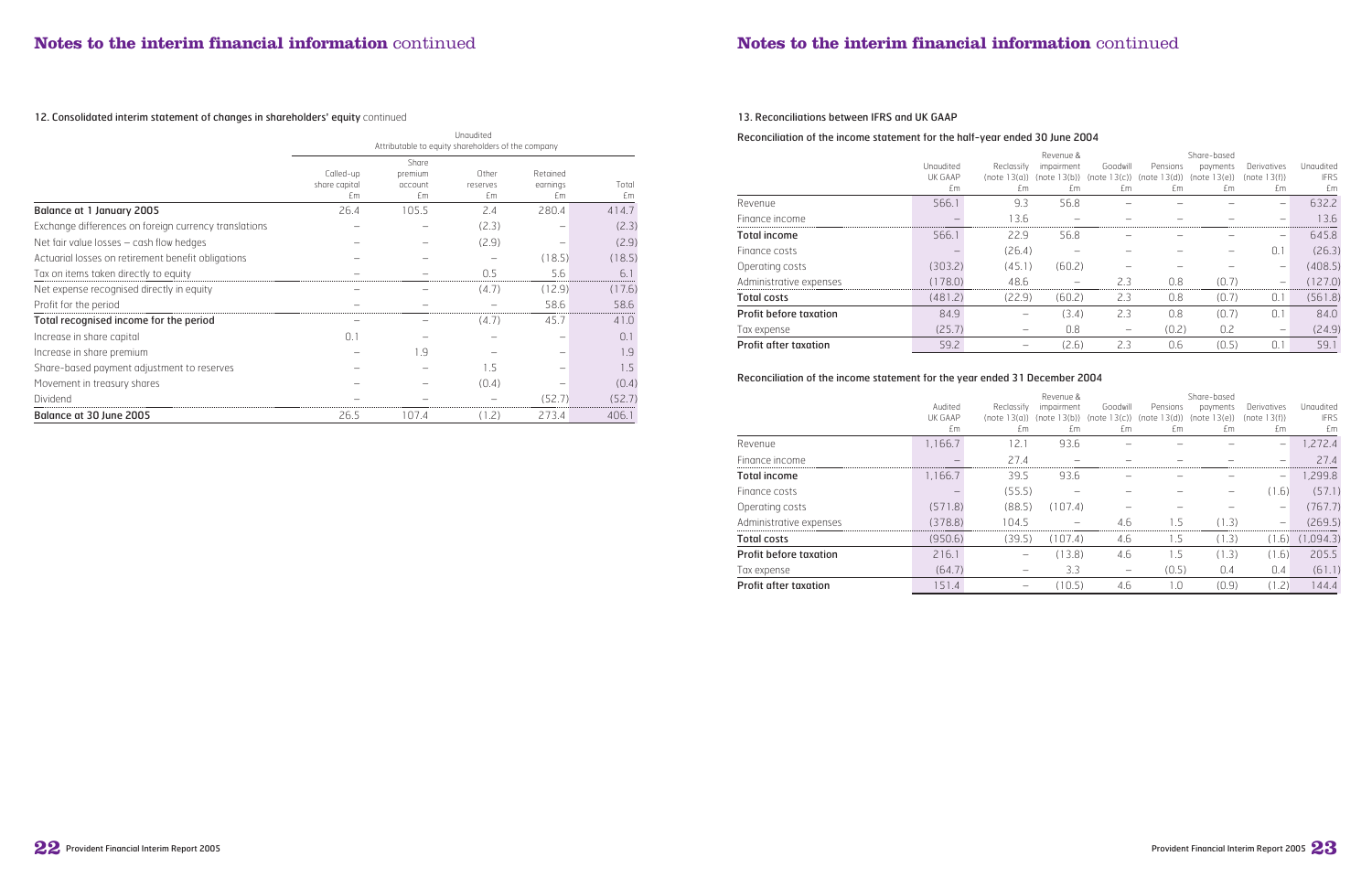#### 13. Reconciliations between IFRS and UK GAAP continued

#### Reconciliation of the balance sheet as at 30 June 2004

|                                    |                      |                          | Revenue &                |                          |                                                                   | Share-based                                          |                          |                                     |                   |
|------------------------------------|----------------------|--------------------------|--------------------------|--------------------------|-------------------------------------------------------------------|------------------------------------------------------|--------------------------|-------------------------------------|-------------------|
|                                    | Unaudited            | Reclassify               | impairment               | Goodwill                 | Pensions                                                          | payments                                             | Derivatives              | Dividends                           | Unaudited         |
|                                    | UK GAAP<br>£m        | (note $13(a)$ )<br>£m    | £m                       | £m                       | $(note 13(b))$ (note $13(c))$ (note $13(d))$ (note $13(e))$<br>£m | £m                                                   | £m                       | $(note 13(f))$ (note $13(g))$<br>£m | <b>IFRS</b><br>£m |
| <b>ASSETS</b>                      |                      |                          |                          |                          |                                                                   |                                                      |                          |                                     |                   |
| Non-current assets                 |                      |                          |                          |                          |                                                                   |                                                      |                          |                                     |                   |
| Goodwill                           | 85.5                 |                          |                          | 2.3                      |                                                                   |                                                      |                          | —                                   | 87.8              |
| Property, plant and equipment      | 53.3                 | (17.1)                   |                          | $\overline{\phantom{0}}$ |                                                                   |                                                      |                          | $\overline{\phantom{0}}$            | 36.2              |
| Intangible assets                  | $\qquad \qquad -$    | 17.1                     |                          | $\overline{\phantom{0}}$ | $\overline{\phantom{0}}$                                          | $\overline{\phantom{0}}$                             |                          | $\overline{\phantom{m}}$            | 17.1              |
| Deferred income tax assets         |                      | (2.6)                    | 15.9                     |                          | 44.8                                                              | 0.4                                                  | (0.7)                    | $\overline{\phantom{0}}$            | 57.8              |
|                                    | 138.8                | (2.6)                    | 15.9                     | 2.3                      | 44.8                                                              | 0.4                                                  | (0.7)                    | $\qquad \qquad -$                   | 198.9             |
| <b>Current assets</b>              |                      |                          |                          |                          |                                                                   |                                                      |                          |                                     |                   |
| Inventories                        | 13.7                 |                          |                          |                          |                                                                   |                                                      |                          |                                     | 13.7              |
| Financial assets:                  |                      |                          |                          |                          |                                                                   |                                                      |                          |                                     |                   |
| - Amounts receivable               |                      |                          |                          |                          |                                                                   |                                                      |                          |                                     |                   |
| from customers:                    |                      |                          |                          |                          |                                                                   |                                                      |                          |                                     |                   |
| - due within one year              | 846.8                |                          | (58.2)                   |                          |                                                                   |                                                      |                          | $\qquad \qquad -$                   | 788.6             |
| - due in more than one year        | 217.4                |                          | (0.4)                    |                          |                                                                   |                                                      |                          | $\overline{\phantom{0}}$            | 217.0             |
| - Derivative financial instruments |                      |                          | $\overline{\phantom{0}}$ |                          |                                                                   |                                                      | 10.4                     | $\overline{\phantom{0}}$            | 10.4              |
| Trade and other receivables        | 161.8                |                          | 2.1                      |                          | (31.1)                                                            |                                                      |                          | $\overline{\phantom{0}}$            | 132.8             |
| Current income tax assets          | 1.0                  |                          | $\overline{\phantom{0}}$ | $\overline{\phantom{0}}$ | $\overline{\phantom{0}}$                                          | $\overline{\phantom{0}}$                             |                          |                                     | 1.0               |
| Cash and cash equivalents          | 521.1                | $\overline{\phantom{0}}$ |                          |                          |                                                                   |                                                      |                          | $\overline{\phantom{m}}$            | 521.1             |
|                                    | 1,761.8              | $\overline{\phantom{0}}$ | (56.5)                   | $\overline{\phantom{0}}$ | (31.1)                                                            | $\overline{\phantom{0}}$                             | 10.4                     | $\overline{\phantom{0}}$            | 1,684.6           |
| <b>Total assets</b>                | 1,900.6              | (2.6)                    | (40.6)                   | 2.3                      | 13.7                                                              | 0.4                                                  | 9.7                      | $\qquad \qquad -$                   | 1,883.5           |
|                                    |                      |                          |                          |                          |                                                                   |                                                      |                          |                                     |                   |
| <b>LIABILITIES</b>                 |                      |                          |                          |                          |                                                                   |                                                      |                          |                                     |                   |
| <b>Current liabilities</b>         |                      |                          |                          |                          |                                                                   |                                                      |                          |                                     |                   |
| Financial liabilities:             |                      |                          |                          |                          |                                                                   |                                                      |                          |                                     |                   |
| - Bank and other borrowings        | (17.9)               |                          |                          |                          |                                                                   |                                                      |                          | $\qquad \qquad -$                   | (17.9)            |
| - Derivative financial instruments |                      |                          |                          |                          |                                                                   | $\overline{\phantom{0}}$                             | (29.6)                   | $\qquad \qquad -$                   | (29.6)            |
| Trade and other payables           | (165.7)              | $\overline{\phantom{0}}$ | (0.5)                    |                          |                                                                   | $\overline{\phantom{0}}$                             | $\overline{a}$           | 34.6                                | (131.6)           |
| Current income tax liabilities     | (49.7)               |                          |                          |                          |                                                                   |                                                      | (0.5)                    | $\overline{\phantom{0}}$            | (50.2)            |
| Insurance accruals and             |                      |                          |                          |                          |                                                                   |                                                      |                          |                                     |                   |
| deferred income                    | (447.3)              | $\overline{\phantom{0}}$ | $\overline{\phantom{0}}$ | $\overline{\phantom{0}}$ |                                                                   | $\overline{\phantom{m}}$                             |                          | $\overline{\phantom{0}}$            | (447.3)           |
|                                    | (680.6)              | $\qquad \qquad -$        | (0.5)                    | $\overline{\phantom{0}}$ | $\overline{\phantom{0}}$                                          | $\overline{\phantom{m}}$                             | (30.1)                   | 34.6                                | (676.6)           |
| Non-current liabilities            |                      |                          |                          |                          |                                                                   |                                                      |                          |                                     |                   |
| Financial liabilities:             |                      |                          |                          |                          |                                                                   |                                                      |                          |                                     |                   |
| - Bank and other borrowings        | (741.5)              |                          |                          |                          | (118.5)                                                           |                                                      | 23.9                     | $\overline{\phantom{0}}$            | (717.6)           |
| Retirement benefit obligations     |                      |                          |                          | $\overline{\phantom{0}}$ |                                                                   | $\overline{\phantom{0}}$                             | $\overline{\phantom{0}}$ | $\qquad \qquad -$                   | (118.5)           |
| Deferred income tax liabilities    | (2.6)                | 2.6                      | $\overline{\phantom{0}}$ | $\qquad \qquad -$        | $\qquad \qquad -$                                                 | $\overline{\phantom{0}}$                             |                          | $\overline{\phantom{0}}$            |                   |
|                                    | (744.1)<br>(1.424.7) | 2.6<br>2.6               | $\qquad \qquad -$        | $\qquad \qquad -$        | (118.5)                                                           | $\overline{\phantom{m}}$<br>$\overline{\phantom{0}}$ | 23.9<br>(6.2)            | $\overline{\phantom{0}}$            | (836.1)           |
| <b>Total liabilities</b>           |                      |                          | (0.5)                    | $\overline{\phantom{0}}$ | (118.5)                                                           |                                                      |                          | 34.6                                | (1, 512.7)        |
| <b>NET ASSETS</b>                  | 475.9                | $\overline{\phantom{0}}$ | (41.1)                   | 2.3                      | (104.8)                                                           | 0.4                                                  | 3.5                      | 34.6                                | 370.8             |
| SHAREHOLDERS' EQUITY               |                      |                          |                          |                          |                                                                   |                                                      |                          |                                     |                   |
| Called-up share capital            | 26.4                 |                          | $\qquad \qquad -$        |                          |                                                                   |                                                      |                          | $\overline{\phantom{0}}$            | 26.4              |
| Share premium account              | 105.1                | $\overline{\phantom{0}}$ | $\qquad \qquad -$        | $\overline{\phantom{0}}$ | $\overline{\phantom{0}}$                                          | $\qquad \qquad -$                                    | $\overline{\phantom{m}}$ | $\overline{\phantom{0}}$            | 105.1             |
| Other reserves                     | 7.1                  | (14.5)                   | 0.5                      | $\overline{\phantom{a}}$ | $\overline{\phantom{0}}$                                          | 1.3                                                  | 3.8                      | $\bar{\phantom{0}}$                 | (1.8)             |
| Retained earnings                  | 337.3                | $14.5$                   | (41.6)                   | 2.3                      | (104.8)                                                           | (0.9)                                                | (0.3)                    | 34.6                                | 241.1             |
| <b>TOTAL EQUITY</b>                | 475.9                | $\qquad \qquad -$        | (41.1)                   | 2.3                      | (104.8)                                                           | 0.4                                                  | 3.5                      | 34.6                                | 370.8             |



### Reconciliation of the balance sheet as at 1 January 2004

|                                    |                          |                          | Revenue &                |                                                    |                          | Share-based              |                          |                                 |                   |
|------------------------------------|--------------------------|--------------------------|--------------------------|----------------------------------------------------|--------------------------|--------------------------|--------------------------|---------------------------------|-------------------|
|                                    | Audited                  | Reclassify               | impairment               | Goodwill                                           | Pensions                 | payments                 | Derivatives              | Dividends                       | Unaudited         |
|                                    | UK GAAP<br>£m            | (note 13(a))<br>£m       | £m                       | $(note 13(b))$ (note $13(c))$ (note $13(d))$<br>£m | £m                       | (note $13(e)$ )<br>£m    | £m                       | (note 13(f)) (note 13(g))<br>£m | <b>IFRS</b><br>£m |
| <b>ASSETS</b>                      |                          |                          |                          |                                                    |                          |                          |                          |                                 |                   |
| Non-current assets                 |                          |                          |                          |                                                    |                          |                          |                          |                                 |                   |
| Goodwill                           | 87.8                     |                          |                          |                                                    |                          |                          |                          | $\overline{\phantom{0}}$        | 87.8              |
| Property, plant and equipment      | 48.1                     | (14.2)                   |                          |                                                    |                          |                          |                          | $\qquad \qquad -$               | 33.9              |
| Intangible assets                  | $\overline{\phantom{0}}$ | 14.2                     |                          |                                                    |                          |                          |                          | $\qquad \qquad -$               | 14.2              |
| Deferred income tax assets         |                          | (2.6)                    | 15.1                     |                                                    | 39.7                     | 0.2                      | (1.0)                    | $\overline{\phantom{0}}$        | 51.4              |
|                                    | 135.9                    | (2.6)                    | 15.1                     |                                                    | 39.7                     | 0.2                      | (1.0)                    | $\overline{\phantom{0}}$        | 187.3             |
| <b>Current assets</b>              |                          |                          |                          |                                                    |                          |                          |                          |                                 |                   |
| Inventories                        | 14.6                     |                          |                          |                                                    |                          |                          |                          |                                 | 14.6              |
| Financial assets:                  |                          |                          |                          |                                                    |                          |                          |                          |                                 |                   |
| - Amounts receivable               |                          |                          |                          |                                                    |                          |                          |                          |                                 |                   |
| from customers:                    |                          |                          |                          |                                                    |                          |                          |                          |                                 |                   |
| - due within one year              | 905.3                    |                          | (46.5)                   |                                                    |                          |                          |                          | $\overline{\phantom{0}}$        | 858.8             |
| - due in more than one year        | 204.1                    |                          | (9.7)                    |                                                    |                          |                          |                          | $\overline{\phantom{0}}$        | 194.4             |
| - Derivative financial instruments | $\overline{\phantom{m}}$ |                          | $\qquad \qquad -$        |                                                    |                          |                          | 11.4                     | $\overline{\phantom{0}}$        | 11.4              |
| Trade and other receivables        | 152.1                    | $\overline{\phantom{0}}$ | 2.5                      | $\overline{\phantom{a}}$                           | (26.6)                   |                          |                          | $\overline{\phantom{0}}$        | 128.0             |
| Current income tax assets          | 1.0                      |                          | $\overline{\phantom{0}}$ |                                                    | $\overline{\phantom{0}}$ | $\overline{\phantom{0}}$ |                          | $\overline{\phantom{0}}$        | 1.0               |
| Cash and cash equivalents          | 553.3                    |                          |                          |                                                    |                          |                          |                          | $\overline{\phantom{0}}$        | 553.3             |
|                                    | 1,830.4                  | $\overline{\phantom{0}}$ | (53.7)                   | <br>$\overline{\phantom{0}}$                       | (26.6)                   |                          | 11.4                     | $\qquad \qquad -$               | 1,761.5           |
| <b>Total assets</b>                | 1,966.3                  | (2.6)                    | (38.6)                   | $\overline{\phantom{0}}$                           | 13.1                     | 0.2                      | 10.4                     | $\qquad \qquad -$               | 1,948.8           |
|                                    |                          |                          |                          |                                                    |                          |                          |                          |                                 |                   |
| <b>LIABILITIES</b>                 |                          |                          |                          |                                                    |                          |                          |                          |                                 |                   |
| <b>Current liabilities</b>         |                          |                          |                          |                                                    |                          |                          |                          |                                 |                   |
| Financial liabilities:             |                          |                          |                          |                                                    |                          |                          |                          |                                 |                   |
| - Bank and other borrowings        | (19.6)                   |                          |                          |                                                    |                          |                          |                          |                                 | (19.6)            |
| - Derivative financial instruments | $\qquad \qquad -$        |                          |                          |                                                    |                          |                          | (27.9)                   | $\overline{\phantom{0}}$        | (27.9)            |
| Trade and other payables           | (185.1)                  |                          | (0.4)                    |                                                    |                          |                          | $\overline{\phantom{m}}$ | 50.3                            | (135.2)           |
| Current income tax liabilities     | (47.3)                   |                          | $\overline{\phantom{0}}$ |                                                    |                          | $\overline{\phantom{0}}$ | (0.5)                    | $\overline{\phantom{0}}$        | (47.8)            |
| Insurance accruals and             |                          |                          |                          |                                                    |                          |                          |                          |                                 |                   |
| deferred income                    | (462.9)                  |                          |                          |                                                    |                          |                          |                          |                                 | (462.9)           |
|                                    | (714.9)                  | $\overline{\phantom{0}}$ | (0.4)                    | $\overline{\phantom{0}}$                           |                          |                          | (28.4)                   | 50.3                            | (693.4)           |
| Non-current liabilities            |                          |                          |                          |                                                    |                          |                          |                          |                                 |                   |
| Financial liabilities:             |                          |                          |                          |                                                    |                          |                          |                          |                                 |                   |
| - Bank and other borrowings        | (799.8)                  |                          |                          |                                                    |                          |                          | 21.7                     | $\overline{\phantom{0}}$        | (778.1)           |
| Retirement benefit obligations     | $\qquad \qquad -$        | $\overline{\phantom{0}}$ |                          | $\overline{\phantom{0}}$                           | (106.1)                  | $\overline{\phantom{0}}$ | $\overline{\phantom{a}}$ | $\qquad \qquad -$               | (106.1)           |
| Deferred income tax liabilities    | (2.6)                    | 2.6                      |                          |                                                    |                          |                          |                          |                                 |                   |
|                                    | (802.4)                  | 2.6                      |                          |                                                    | (106.1)                  |                          | 21.7                     |                                 | (884.2)           |
| <b>Total liabilities</b>           | (1,517.3)                | 2.6                      | (0.4)                    |                                                    | (106.1)                  |                          | (6.7)                    | 50.3                            | (1,577.6)         |
| <b>NET ASSETS</b>                  | 449.0                    | $\qquad \qquad -$        | (39.0)                   | $\qquad \qquad -$                                  | (93.0)                   | 0.2                      | 3.7                      | 50.3                            | 371.2             |
|                                    |                          |                          |                          |                                                    |                          |                          |                          |                                 |                   |
| SHAREHOLDERS' EQUITY               |                          |                          |                          |                                                    |                          |                          |                          |                                 |                   |
|                                    |                          |                          |                          |                                                    |                          |                          |                          |                                 |                   |
| Called-up share capital            | 26.3                     |                          |                          |                                                    |                          |                          |                          | $\qquad \qquad -$               | 26.3              |
| Share premium account              | 101.5                    |                          |                          |                                                    |                          |                          |                          | $\qquad \qquad -$               | 101.5             |
| Other reserves                     | 7.1                      | (13.1)                   |                          |                                                    |                          | 0.6                      | 4.1                      | $\qquad \qquad -$               | (1.3)             |
| Retained earnings                  | 314.1                    | 13.1                     | (39.0)                   | $\qquad \qquad -$                                  | (93.0)                   | (0.4)                    | (0.4)                    | 50.3                            | 244.7             |
| <b>TOTAL EQUITY</b>                | 449.0                    | $\qquad \qquad -$        | (39.0)                   | $\qquad \qquad -$                                  | (93.0)                   | 0.2                      | 3.7                      | 50.3                            | 371.2             |

#### 13. Reconciliations between IFRS and UK GAAP continued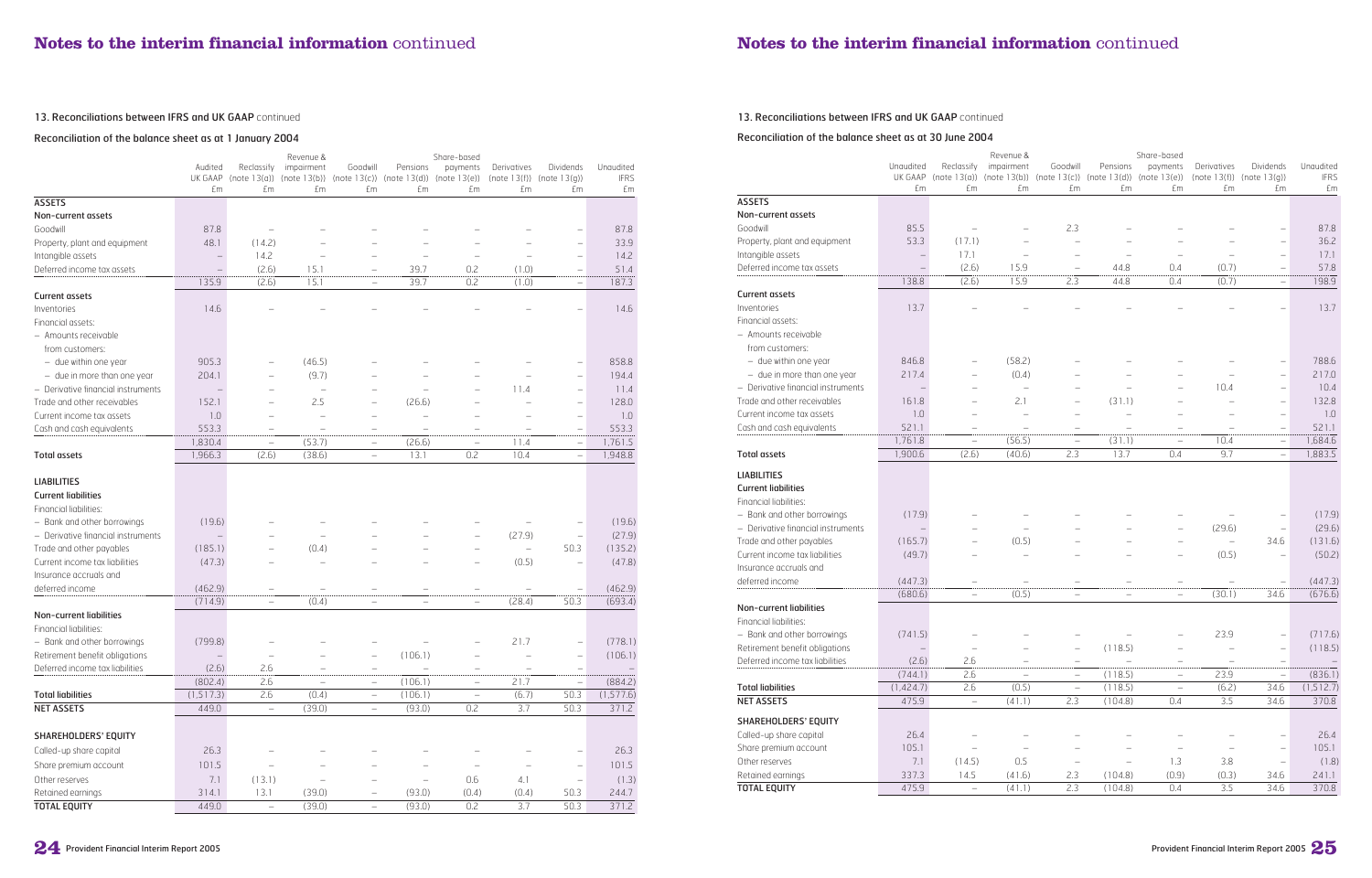

## **Notes to the interim financial information** continued

#### 13. Reconciliations between IFRS and UK GAAP continued

The principal differences for the group between reporting on the basis of UK GAAP and IFRS are as follows:

#### 13(a) Reclassifications

The following reclassifications have been made within the income statement and the balance sheet on transition from UK GAAP to IFRS.

- Commissions paid to reinsurers were deducted from the revenue of the motor insurance division under UK GAAP. In accordance with IFRS 4, these costs are now included within operating costs.
- Under UK GAAP, interest payable by the group and investment income receivable by the motor insurance division was included in cost of sales and not separately disclosed on the face of the profit and loss account. In accordance with IAS 1, these amounts are now separately disclosed as finance costs (interest payable) and finance income (investment income receivable).
- The group has reclassified certain costs between operating costs (formerly cost of sales under UK GAAP) and administrative expenses to better reflect the current structure of the group. In the home credit businesses and Vanquis Bank, operating costs comprise impairment charges, agents' commission and advertising and marketing costs. Operating costs for Yes Car Credit include the aforementioned costs plus the vehicle cost. For the motor insurance division, operating costs comprise claims costs, reinsurance costs and direct levies. All other costs are classed as administrative expenses.
- The UK GAAP deferred tax provision has been reclassified to deferred income tax assets as the group is now in a deferred income tax asset position following the transition to IFRS.
- Software development costs were disclosed as part of property, plant and equipment under UK GAAP. Such costs meet the definition of intangible assets under IFRS and are therefore disclosed as intangible assets.
- Given that the group has elected to retain UK GAAP carrying values of property, plant and equipment (including any historic revaluations) as deemed cost on the date of transition to IFRS there is no difference between cost and valuation on an IFRS basis. Accordingly, the UK GAAP revaluation reserve has been transferred from other reserves to retained earnings.
- Treasury shares and foreign exchange movements taken to reserves formed part of retained earnings under UK GAAP. Under IFRS, these amounts have been recategorised as part of other reserves. As permitted by the transitional arrangements of IFRS 1, only foreign exchange differences taken to retained earnings after 1 January 2004 have been recategorised.

#### 13(b) Revenue recognition and impairment

#### Revenue recognition and impairment in home credit

The service charge on a home credit loan is fixed. The charge does not increase if customers take longer than the contracted period to repay the loan and there are no penalty or default interest charges. Therefore, revenue is capped at the amount of the service charge. Under UK GAAP, revenue in home credit was recognised by a combination of (i) an initial release to cover issue costs, (ii) an amount recognised in proportion to cash collections and (iii) a small amount released on a sum of digits method reflecting the funding cost of the amount advanced.

Under IFRS, the group is required to treat the service charge as if it were interest. Revenue on loan receivables is recognised using an effective interest rate (EIR). This is calculated using contracted cash flows adjusted for the impact of customers repaying early but excluding the anticipated impact of customers paying late or not paying at all. Directly attributable incremental issue costs are also taken into account. Under IFRS, the group recognises revenue more slowly as many of the costs covered by the initial release under UK GAAP do not qualify as directly attributable costs under IFRS.

Under UK GAAP, bad debt provisions in home credit were based on a formulaic approach which was based on historical performance. Under IFRS, impairment of the balance sheet value of customer receivables is calculated by estimating the future cash flows from a loan portfolio, discounting these to a present value using the EIR and comparing this figure with the balance sheet value. An impairment provision is made for the shortfall between the present value and the balance sheet value and an impairment charge or credit to the income statement results.

#### Reconciliation of the balance sheet as at 31 December 2004

|                                    |                          |                          | Revenue &                |                                 |                          | Share-based              |                          |                                 |             |
|------------------------------------|--------------------------|--------------------------|--------------------------|---------------------------------|--------------------------|--------------------------|--------------------------|---------------------------------|-------------|
|                                    | Audited                  | Reclassify               | impairment               | Goodwill                        | Pensions                 | payments                 | Derivatives              | Dividends                       | Unaudited   |
|                                    | UK GAAP                  | (note 13(a))             | (note 13(b))             | (note $13(c)$ ) (note $13(d)$ ) |                          | (note 13(e))             |                          | (note $13(f)$ ) (note $13(q)$ ) | <b>IFRS</b> |
|                                    | £m                       | £m                       | £m                       | £m                              | £m                       | £m                       | £m                       | £m                              | £m          |
| <b>ASSETS</b>                      |                          |                          |                          |                                 |                          |                          |                          |                                 |             |
| Non-current assets                 |                          |                          |                          |                                 |                          |                          |                          |                                 |             |
| Goodwill                           | 83.2                     |                          |                          | 4.6                             |                          |                          |                          | $\overline{\phantom{0}}$        | 87.8        |
| Property, plant and equipment      | 60.8                     | (21.1)                   |                          |                                 |                          |                          |                          | $\overline{\phantom{0}}$        | 39.7        |
| Intangible assets                  | $\overline{\phantom{0}}$ | 21.1                     |                          |                                 |                          |                          |                          | $\overline{\phantom{0}}$        | 21.1        |
| Deferred income tax assets         |                          | (2.8)                    | 18.8                     |                                 | 49.7                     | 0.6                      | 0.7                      |                                 | 67.0        |
|                                    | 144.0                    | (2.8)                    | 18.8                     | 4.6                             | 49.7                     | 0.6                      | 0.7                      | $\overline{\phantom{0}}$        | 215.6       |
| <b>Current assets</b>              |                          |                          |                          |                                 |                          |                          |                          |                                 |             |
| Inventories                        | 16.6                     |                          |                          |                                 |                          |                          |                          |                                 | 16.6        |
| Financial assets:                  |                          |                          |                          |                                 |                          |                          |                          |                                 |             |
| - Amounts receivable               |                          |                          |                          |                                 |                          |                          |                          |                                 |             |
| from customers:                    |                          |                          |                          |                                 |                          |                          |                          |                                 |             |
| - due within one year              | 1,048.3                  |                          | (58.2)                   |                                 |                          |                          |                          |                                 | 990.1       |
| - due in more than one year        | 224.0                    |                          | (13.9)                   |                                 |                          |                          |                          | $\overline{\phantom{0}}$        | 210.1       |
| - Derivative financial instruments |                          |                          | $\overline{\phantom{m}}$ |                                 |                          |                          | 5.4                      | -                               | 5.4         |
| Trade and other receivables        | 153.3                    |                          | 1.9                      | $\overline{\phantom{0}}$        | (35.7)                   |                          | $\overline{\phantom{0}}$ | $\overline{\phantom{0}}$        | 119.5       |
| Current income tax assets          | 4.0                      |                          |                          |                                 | $\overline{\phantom{0}}$ |                          | $\overline{\phantom{0}}$ | $\overline{\phantom{0}}$        | 4.0         |
| Cash and cash equivalents          | 500.1                    |                          |                          |                                 |                          |                          |                          |                                 | 500.1       |
|                                    | 1,946.3                  |                          | (70.2)                   | .                               | (35.7)                   |                          | 5.4                      | $\overline{\phantom{0}}$        | 1,845.8     |
| <b>Total assets</b>                | 2,090.3                  | (2.8)                    | (51.4)                   | 4.6                             | 14.0                     | 0.6                      | 6.1                      | $\qquad \qquad -$               | 2,061.4     |
|                                    |                          |                          |                          |                                 |                          |                          |                          |                                 |             |
| <b>LIABILITIES</b>                 |                          |                          |                          |                                 |                          |                          |                          |                                 |             |
| <b>Current liabilities</b>         |                          |                          |                          |                                 |                          |                          |                          |                                 |             |
|                                    |                          |                          |                          |                                 |                          |                          |                          |                                 |             |
| Financial liabilities:             |                          |                          |                          |                                 |                          |                          |                          |                                 |             |
| - Bank and other borrowings        | (35.3)                   |                          |                          |                                 |                          |                          |                          | $\overline{\phantom{0}}$        | (35.3)      |
| - Derivative financial instruments | $\overline{\phantom{0}}$ |                          |                          |                                 |                          |                          | (39.3)                   | $\overline{\phantom{0}}$        | (39.3)      |
| Trade and other payables           | (187.1)                  |                          | (0.6)                    |                                 |                          | 0.1                      | $\qquad \qquad -$        | 52.7                            | (134.9)     |
| Current income tax liabilities     | (59.6)                   |                          | $\overline{\phantom{0}}$ |                                 |                          | $\overline{\phantom{a}}$ | (0.5)                    | $\overline{\phantom{0}}$        | (60.1)      |
| Insurance accruals and             |                          |                          |                          |                                 |                          |                          |                          |                                 |             |
| deferred income                    | (424.9)                  |                          |                          |                                 |                          |                          |                          |                                 | (424.9)     |
|                                    | (706.9)                  |                          | (0.6)                    |                                 |                          | 0.1                      | (39.8)                   | 52.7                            | (694.5)     |
| Non-current liabilities            |                          |                          |                          |                                 |                          |                          |                          |                                 |             |
| <b>Financial liabilities:</b>      |                          |                          |                          |                                 |                          |                          |                          |                                 |             |
| - Bank and other borrowings        | (855.1)                  |                          |                          |                                 |                          |                          | 32.7                     | $\overline{\phantom{0}}$        | (822.4)     |
| Retirement benefit obligations     |                          |                          |                          |                                 | (129.8)                  |                          |                          | $\overline{\phantom{0}}$        | (129.8)     |
| Deferred income tax liabilities    | (2.8)                    | 2.8                      |                          |                                 |                          |                          |                          |                                 |             |
|                                    | (857.9)                  | 2.8                      |                          |                                 | (129.8)                  |                          | 32.7                     |                                 | (952.2)     |
| <b>Total liabilities</b>           | (1,564.8)                | 2.8                      | (0.6)                    |                                 | (129.8)                  | 0.1                      | (7.1)                    | 52.7                            | (1,646.7)   |
| <b>NET ASSETS</b>                  | 525.5                    | $\overline{\phantom{0}}$ | (52.0)                   | 4.6                             | (115.8)                  | 0.7                      | (1.0)                    | 52.7                            | 414.7       |
|                                    |                          |                          |                          |                                 |                          |                          |                          |                                 |             |
| SHAREHOLDERS' EQUITY               |                          |                          |                          |                                 |                          |                          |                          |                                 |             |
| Called-up share capital            | 26.4                     |                          |                          |                                 |                          |                          |                          | $\overline{\phantom{0}}$        | 26.4        |
| Share premium account              | 105.5                    | $\qquad \qquad -$        |                          |                                 |                          |                          |                          | $\qquad \qquad -$               | 105.5       |
| Other reserves                     | 7.1                      | (4.8)                    | (2.5)                    | $\overline{\phantom{0}}$        | $\qquad \qquad -$        | 2.0                      | 0.6                      | $\qquad \qquad -$               | 2.4         |
| Retained earnings                  | 386.5                    | 4.8                      | (49.5)                   | 4.6                             | (115.8)                  | (1.3)                    | (1.6)                    | 52.7                            | 280.4       |
| <b>TOTAL EQUITY</b>                | 525.5                    | $\overline{\phantom{a}}$ | (52.0)                   | 4.6                             | (115.8)                  | 0.7                      | (1.0)                    | 52.7                            | 414.7       |

#### 13. Reconciliations between IFRS and UK GAAP continued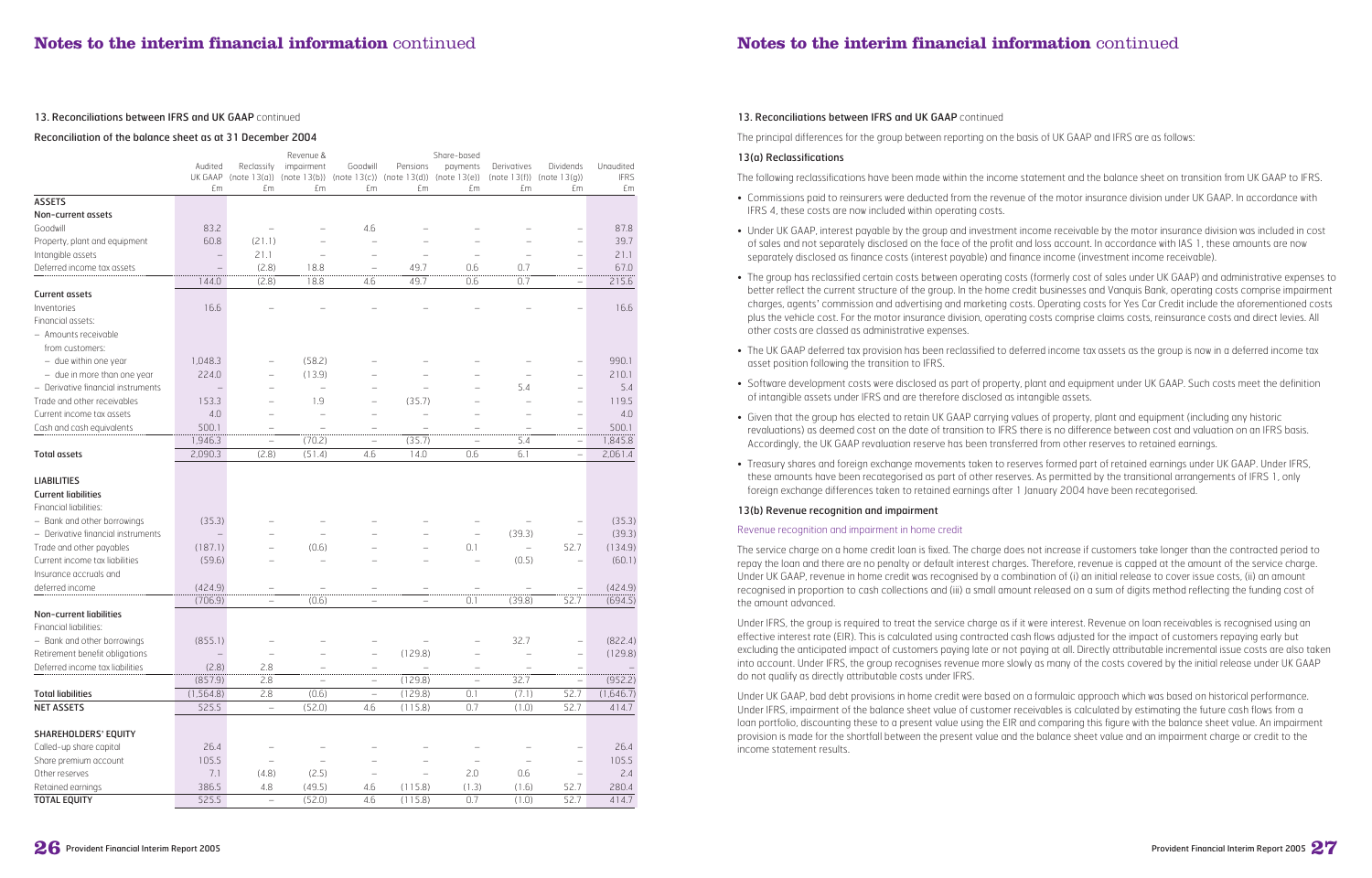

#### 13. Reconciliations between IFRS and UK GAAP continued

13(b) Revenue recognition and impairment continued

The income statement adjustments reflect the difference between the UK GAAP SSAP 24 charge and the IAS 19 charge. The balance sheet adjustment represents the reversal of the UK GAAP pension prepayment and full recognition of the pension deficit under IFRS. The deferred tax asset on the pension deficit has been reflected separately from the pension deficit as IFRS does not allow an offset to be made.

### 13(e) Share-based payments

Under UK GAAP, the intrinsic value (market value of the share at date of grant less exercise price of the option) was charged to the profit and loss account over the employee performance period. Save As You Earn (SAYE) schemes were historically exempt from share-based payment accounting under UK GAAP.

IFRS 2 requires a fair value based method of accounting for share-based payments which takes into account the value of the option, not just the market price of the share on date of grant. The cost of share-based payments is recognised over the relevant vesting period which is broadly comparable with UK GAAP. There is no exemption in IFRS for SAYE schemes.

The adjustments in the reconciliations represent the recognition of the income statement charge for share-based payments under IFRS. As permitted by IFRS 2, the adjustment has been calculated based on all share options and SAYE schemes granted since 7 November 2002 but which had not vested by 1 January 2005. The balance sheet impact reflects the creation of a corresponding reserve within equity shareholders' funds to offset the income statement charge.

#### 13(f) Derivative financial instruments

Under UK GAAP, derivatives (e.g. interest rate swaps, foreign currency contracts) were recorded at cost and accounted for on an accruals basis. Foreign currency loans which were the subject of currency hedging arrangements were retranslated at each period end using the contracted rate. IAS 39 requires all derivatives to be recognised on the balance sheet at their fair value. Movements in fair value should be reflected in the income statement unless prescriptive hedge accounting criteria are met.

The group manages interest rate and foreign exchange risk through the use of derivative financial instruments. Accordingly, these are reflected on the balance sheet at their fair value under IFRS. The group has attained hedge accounting from 1 January 2004 for the majority of its derivatives and, therefore, for those derivatives that qualify for hedge accounting, movements in fair value are either deferred in a hedging reserve within shareholders' equity and released to the income statement in line with the underlying hedged item (cash flow hedge) or taken to the income statement and offset by a corresponding movement in the fair value of the underlying hedged item (fair value hedge). The income statement charge reflects the movement in fair value of those hedges that do not qualify for hedge accounting and any small amounts of hedge ineffectiveness arising on those that do qualify.

In addition to the above, IAS 21 'Effects of Changes in Foreign Exchanges Rates' requires all monetary assets and liabilities to be retranslated at the year end exchange rate regardless of hedging arrangements in place. Accordingly, the group's foreign currency borrowings which under UK GAAP are retranslated at the contracted rate of exchange have been retranslated using the rates of exchange ruling at the balance sheet date. The movement in the liability has been offset by movements in the fair value of the cross currency swaps which are in place to hedge the loans. As a result, there is no impact on the income statement.

#### 13(g) Dividends

Under UK GAAP, dividends declared after the balance sheet date were recorded in the accounts as at the balance sheet date. Under IFRS, dividends declared after the balance sheet date cannot be included as a liability at the balance sheet date. The adjustments in the reconciliations reflect the reversal of the period end proposed dividends in the balance sheet.

#### Revenue recognition and impairment in home credit continued

Under UK GAAP, during the life of the loan, revenue was not accrued if collections were not made. Under IFRS, revenue continues to be accrued even if payments are missed and an impairment charge is made. This approach can, and does, result in the recognition of revenue in excess of the amount to which the group is contractually entitled because revenue continues to be recognised on loans that are not fully repaid within the contracted term.

The recognition of revenue above that which the group is contractually entitled to causes an immediate impairment charge since no cash collection is expected. This results in a 'grossing up' of the impairment charge which goes to offset the 'grossing up' of the revenue. Unfortunately the relevant standard here, IAS 39, was not written with the home collected credit sector in mind.

#### Revenue recognition and impairment in Yes Car Credit

Under UK GAAP, the proceeds from a vehicle sale were recognised immediately, together with a proportion of the insurance commission income. The remainder of the insurance commission was recognised over the life of the finance contract. Finance income was recognised over the life of the contract to give a constant return on the carrying amount.

Under IFRS, the car sale continues to be recognised immediately and finance income is recognised using the EIR. Insurance commissions are taken into account in calculating the EIR and are therefore recognised over the life of the contract albeit not on a straight line basis.

Under UK GAAP, bad debt provisions in Yes Car Credit reflected the directors' best estimate of the number of contracts likely to default and the average expected loss for these contracts. Under IFRS, impairment is recognised when there is objective evidence that a loan is impaired (e.g. when a contractual payment has been missed). Provisions are calculated using the expected cash flows of impaired loans and discounted at the EIR.

#### Revenue recognition and impairment in Vanquis Bank

Under UK GAAP, annual fees were taken to the profit and loss account immediately.

Under IFRS, annual fees are recognised over the expected life of the outstanding balance using the EIR.

There is no material change in the bad debt provisioning policy of Vanquis Bank on transition to IFRS.

#### 13(c) Goodwill

Under UK GAAP, goodwill was recorded at cost and amortised to the profit and loss account over its expected useful economic life.

Goodwill amortisation is prohibited under IFRS. Instead, annual impairment reviews of goodwill are conducted and any impairment is reflected in the income statement.

The adjustment included in the reconciliations reflects the reversal of the UK GAAP goodwill amortisation charge since the date of transition to IFRS.

#### 13(d) Retirement benefits

Under UK GAAP, the group used SSAP 24 to account for pension obligations. Under SSAP 24, the annual charge to the profit and loss account reflected the total cost of providing pensions (including actuarial gains and losses) spread over the working lives of employees. Differences between cash contributions made to the scheme and the pension charge in the profit and loss account were held on the balance sheet.

Under IFRS, the accounting for defined benefit pension schemes is balance sheet focussed with pension deficits/surpluses recognised on the balance sheet. There are a number of alternative treatments of actuarial gains and losses under IAS 19 – the group has reflected such gains and losses in a statement of recognised income and expense rather than the income statement which is now permitted under IAS 19. This approach is similar to that of FRS 17 which is effective under UK GAAP from 1 January 2005.

#### 13. Reconciliations between IFRS and UK GAAP continued

#### 13(d) Retirement benefits continued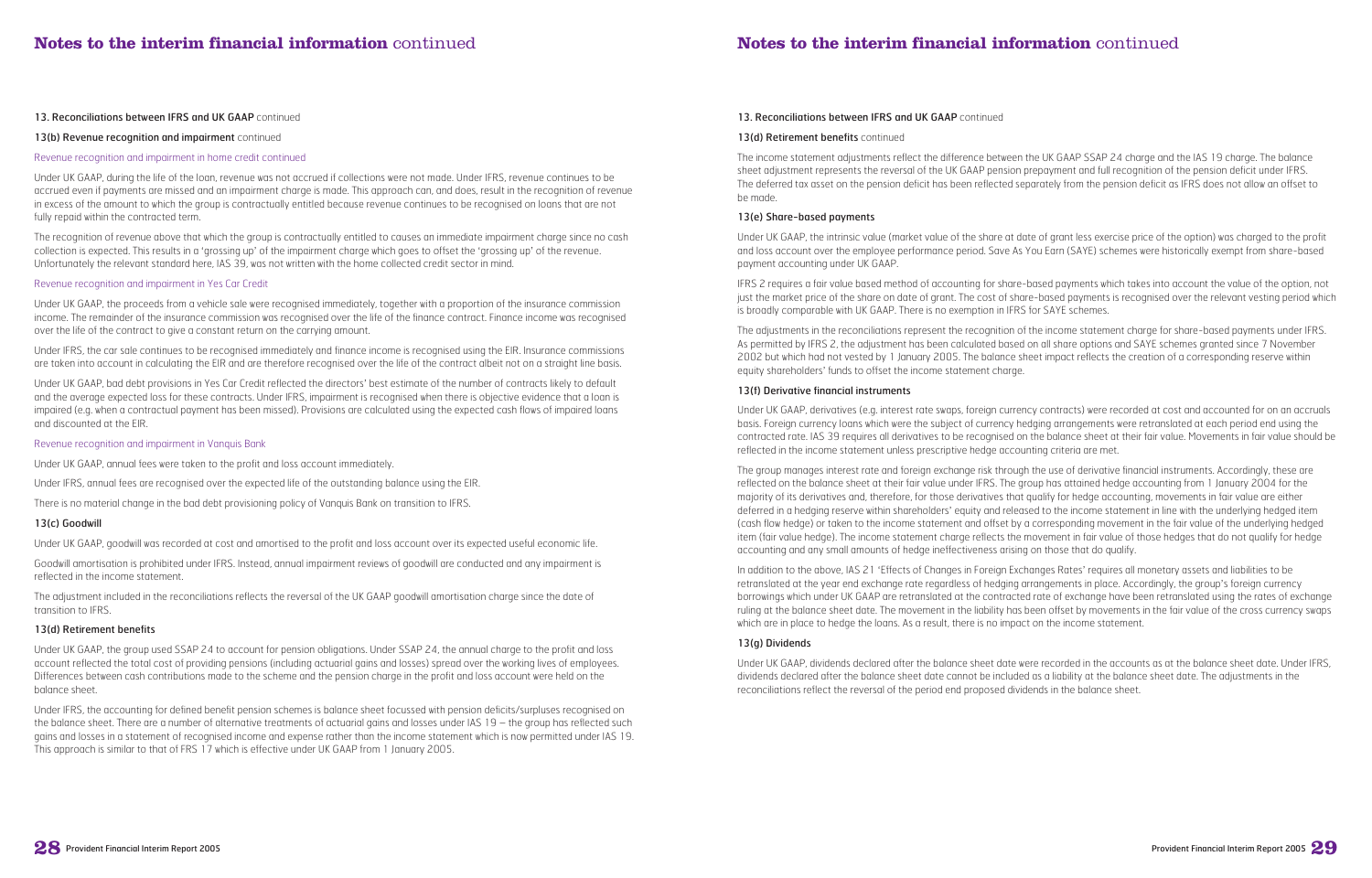



## **Information for shareholders**

- 1. The shares will be marked ex-dividend on 21 September 2005.
- 2. The interim report will be posted to shareholders on 23 September 2005.
- 3. The interim dividend will be paid on 14 October 2005 to shareholders on the register at the close of business on 23 September 2005. Dividend warrants/vouchers will be posted on 12 October 2005.
- 4. The Provident Financial Company Nominee Scheme ('the scheme') enables shareholders who are eligible, namely individuals, to take advantage of the CREST system for settling transactions in shares in the company by means of a low-cost dealing service. It includes a dividend reinvestment scheme for those who wish to use this facility. Shareholders who wish to take advantage of the scheme should contact the company's registrar, Capita Registrars, The Registry, 34 Beckenham Road, Beckenham, Kent BR3 4TU (telephone: 0870 162 3100) to request an information pack. The registrar's website is www.capitaregistrars.com.

#### **Directors**

John van Kuffeler Chairman

#### Executive directors

| Robin Ashton    | Chief Executive                       |
|-----------------|---------------------------------------|
| John Harnett    | <b>Finance Director</b>               |
| Chris Johnstone | Managing Director, UK consumer credit |
| David Swann     | Managing Director, international      |

We have been instructed by the company to review the financial information for the half-year ended 30 June 2005 which comprises the consolidated interim income statement, statement of recognised income and expense, consolidated interim balance sheet, consolidated interim cash flow statement and related notes. We have read the other information contained in the interim report and considered whether it contains any apparent misstatements or material inconsistencies with the financial information.

#### Non-executive directors

| <b>Charles Gregson</b> | Deputy Chairman                           |
|------------------------|-------------------------------------------|
| Ray Miles              | Senior independent non-executive director |
| John Maxwell           | Chairman of the remuneration committee    |
| Graham Pimlott         | Chairman of the audit committee           |

### Company details

Registered office and contact details: Provident Financial plc Colonnade Sunbridge Road Bradford West Yorkshire BD1 2LQ

telephone: +44 (0)1274 731111 fax: +44 (0)1274 727300 email: enquiries@providentfinancial.com website: www.providentfinancial.com

#### Company number

668987

#### Introduction

#### Directors' responsibilities

The interim report, including the financial information contained therein, is the responsibility of, and has been approved by the directors. The directors are responsible for preparing the interim report in accordance with the Listing Rules of the Financial Services Authority.

As disclosed in note 2, the next annual accounts of the group will be prepared in accordance with accounting standards adopted for use in the European Union. This interim report has been prepared in accordance with the basis set out in note 2.

The accounting policies are consistent with those that the directors intend to use in the next annual accounts. As explained in note 2, there is, however, a possibility that the directors may determine that some changes are necessary when preparing the full annual accounts for the first time in accordance with accounting standards adopted for use in the European Union. As disclosed in note 2, the directors have anticipated that the revised IAS 19 'Employee Benefits – Actuarial Gains and Losses', which has yet to be formally adopted for use in the European Union, will be so adopted in time to be applicable to the next annual accounts. The IFRS standards and IFRIC interpretations that will be applicable and adopted for use in the European Union at 31 December 2005 are not known with certainty at the time of preparing this interim financial information.

#### Review work performed

We conducted our review in accordance with guidance contained in Bulletin 1999/4 issued by the Auditing Practices Board for use in the United Kingdom. A review consists principally of making enquiries of group management and applying analytical procedures to the financial information and underlying financial data and, based thereon, assessing whether the disclosed accounting policies have been applied. A review excludes audit procedures such as tests of controls and verification of assets, liabilities and transactions. It is substantially less in scope than an audit and therefore provides a lower level of assurance. Accordingly, we do not express an audit opinion on the financial information. This report, including the conclusion, has been prepared for and only for the company for the purpose of the Listing Rules of the Financial Services Authority and for no other purpose. We do not, in producing this report, accept or assume responsibility for any other purpose or to any other person to whom this report is shown or into whose hands it may come save where expressly agreed by our prior consent in writing.

### Review conclusion

On the basis of our review we are not aware of any material modifications that should be made to the financial information as presented for the half-year ended 30 June 2005.

### PricewaterhouseCoopers LLP

Chartered Accountants and Registered Auditors Leeds 14 September 2005